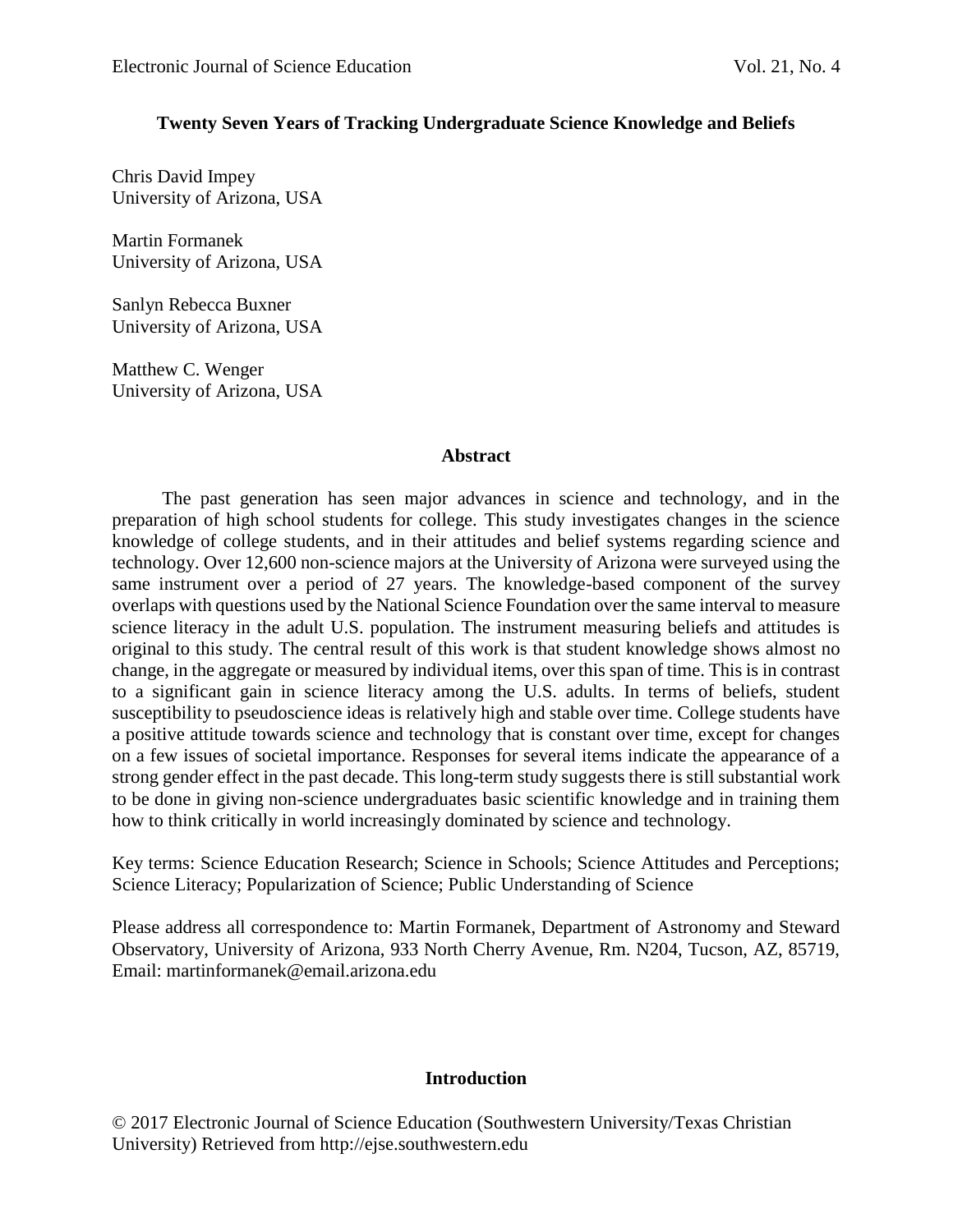Science literacy continues to be a critical issue for educators, scientists, and policy makers. It is generally framed as sufficient scientific knowledge, and understanding of how the process of science works, to function as an informed citizen in a technological society (Miller, 2012; Gunstone, 2015). The issue of science literacy has been discussed for almost sixty years (Hurd, 1958; McCurdy, 1958) and is consistently discussed and studied in international contexts (Holbrook & Rannikmae; Laugksch, 2000; Miller, 2004; Sadler & Zeidler, 2009). There have been periodic attempts to summarize and reframe the motivations for the general population to be knowledgeable about science (Thomas & Durant, 1987), and these debates are still active (Yore, 2012). The context for science literacy is lifelong learning, where formal exposure to science in school and college is a precursor to a long and variegated set of exposures to science in informal settings (Sacco, Falk, & Bell, 2014). There have been no longitudinal studies of science literacy and attitudes towards science among college students, which motivates this survey their preparedness to participate in informed debate about societal issues involving science and technology.

We have characterized the science knowledge as well as the attitudes and beliefs about science and technology of undergraduate non-science majors, now we want to know if there have been any changes over time. This is part of a series of papers deriving from a long-term study of the basic scientific knowledge and attitudes towards science and technology of undergraduate students at the University of Arizona. Results from the first twenty years of the survey are described in Impey, Buxner, Antonellis, Johnson and King (2011). Undergraduates entering college had marginally higher science knowledge scores than the general public, as measured by the NSF (National Science Board, 2016). Superstitions and beliefs in pseudoscience were commonplace, and such beliefs were essentially uncorrelated with science knowledge (Impey, Buxner, & Antonellis 2012). Other papers by our group have focused on responses to open-ended questions in the survey (Antonellis, Buxner, Impey, & Sugarman, 2012), levels of beliefs in astrology (Sugerman, Impey, Buxner, & Antonellis, 2011), and student sources of information about science (Buxner, Impey, & Tijerino, 2013). Recently, we have begun administering the survey in two massive open online classes (MOOCs) in astronomy that we run, in order to compare science knowledge and beliefs between free-choice adult learners and students taking science as part of their formal college instruction (Impey, Wenger, & Austin, 2015).

The theoretical framework for this study is based on the fact that learning in a college classroom, or any formal classroom, represents a small fraction of a person's lifelong exposure to science (LIFE Center, 2005). Falk and Dierking (2010) argued that international data on science literacy across a lifetime are best understood in a context where most science knowledge is gained in informal settings. Among adults, free choice learning experiences such as using the Internet, reading about science, and watching documentaries and videos about science were strong predictors of self-reported knowledge about science and technology (Falk & Needham, 2013). Formal education was a predictor, but it explained less variance than other factors. In this study, our premise is that college instruction may not be the primary factor that shapes science knowledge and attitudes. Free choice learning situations provide the great majority of an adult's exposure to science (Stevens & Bransford, 2007), and the majority of their science knowledge shaping experiences. Also, the modes of informal science learning have changed dramatically over the past several decades and we can bring a unique, longitudinal data set to bear on this topic.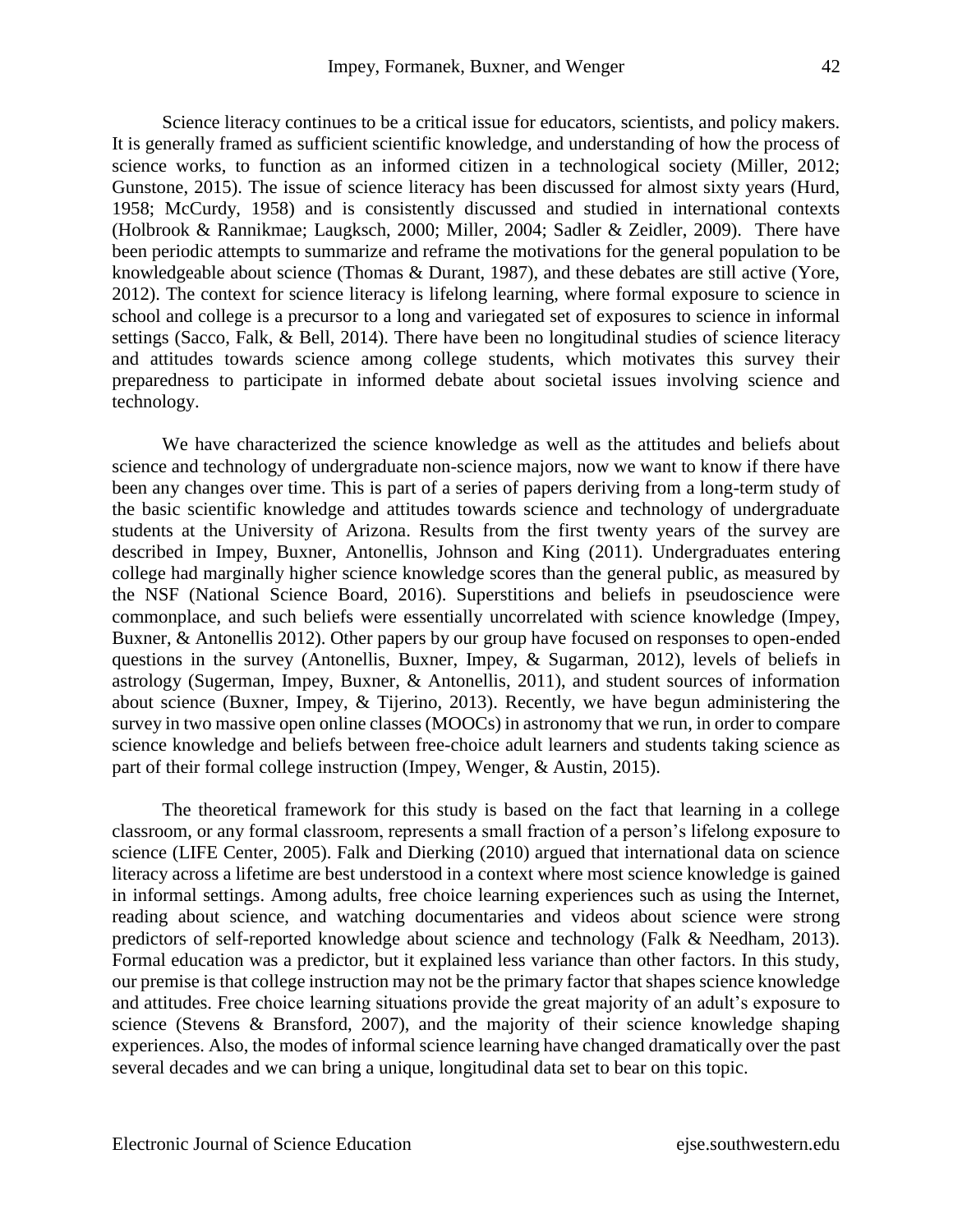### **Literature Review**

### **Surveys of Public Science Literacy**

Ongoing studies of scientific literacy in adults have focused on determining key aspects of scientific literacy, ways to measure it, and comparisons between adults in different countries (Miller & Pardo, 2004). Additionally, relatively recent efforts to assess international students' scientific literacy has resulting in new frameworks and assessments given to high school students in different countries every three years to be able to compare students' scientific literacy (Bybee, McCrae,& Laurie, 2006) .

The science knowledge and attitudes of undergraduate students cannot be viewed in isolation. During their four to six years at university, non-science majors might take two or three science courses as part of a Liberal Arts "breadth" requirement, but that formal exposure to science is likely to be a small fraction of their overall exposure. For college students, science preparation takes place primarily in high school. Nationwide, there has been an increase in the fraction of high school students electing to take science classes. Losh (2006) found increases from 1990-2001 of 79% to 86% in students taking biology, 49% to 66% in students taking chemistry, and 31% to 37% in students taking physics. These data are consistent with the increasing math and science preparation as measured by the National Center for Education Statistics (2014), where more science is being taken over an interval that nearly matches this study, with the largest overall participation in biology, followed by chemistry, and then physics. This general upward trend masks substantial regional variations. Over 75% of University of Arizona students are from Arizona and California, which in the 2005 National Assessment of Educational Progress ranked  $39<sup>th</sup>$  and  $44<sup>th</sup>$  in the country, with only 20% of eighth grade students at or above the proficient science level (CCSSO, 2007).

For adults in the United States, the data on undergraduate students are best compared with NSF data on the general public, since the survey instrument has direct overlap with the one administered by the NSF and published in the Science and Engineering Indicators series of reports (National Science Board, 2016). The NSF has changed its methodology over the years, which raises some concerns about interpreting time evolution. Before 1982, the data were collected through in-person interviews. From 1982 to 2004, data were collected by phone interviews, using the Institute of Social Research at the University of Michigan as the contractor (Miller, 1983; Miller, 1998). In 2006, the NSF began to gather even more comprehensive data using the biennial General Social Survey, which also marked a return to face-to-face interviews. Typical sample sizes in these surveys are 1500 to 2500. On factual knowledge, as measured by a core set of nine questions, there is a slight but significant rise in the mean number of correct answers, from 5.4 in 1992 and 1995 to 5.8 in 2012 and 2014 (Figure 7-8 in the 2016 report). Adding in General Social Survey data, the factual knowledge of science is strongly correlated with people's level of formal schooling, and with the number of math and science courses taken in college (Figure 7-9 in the 2016 report).

We make a comparison between the college students from this paper and the adult population surveyed by the NSF, with the caveat that we can't follow cohorts within the university population, and we have no measures of their informal science exposure either before or after they graduate. The most recent NSF Science Indicators report finds intriguing patterns in the relationship between age and level of science knowledge. For example, in 1992 those aged 25-34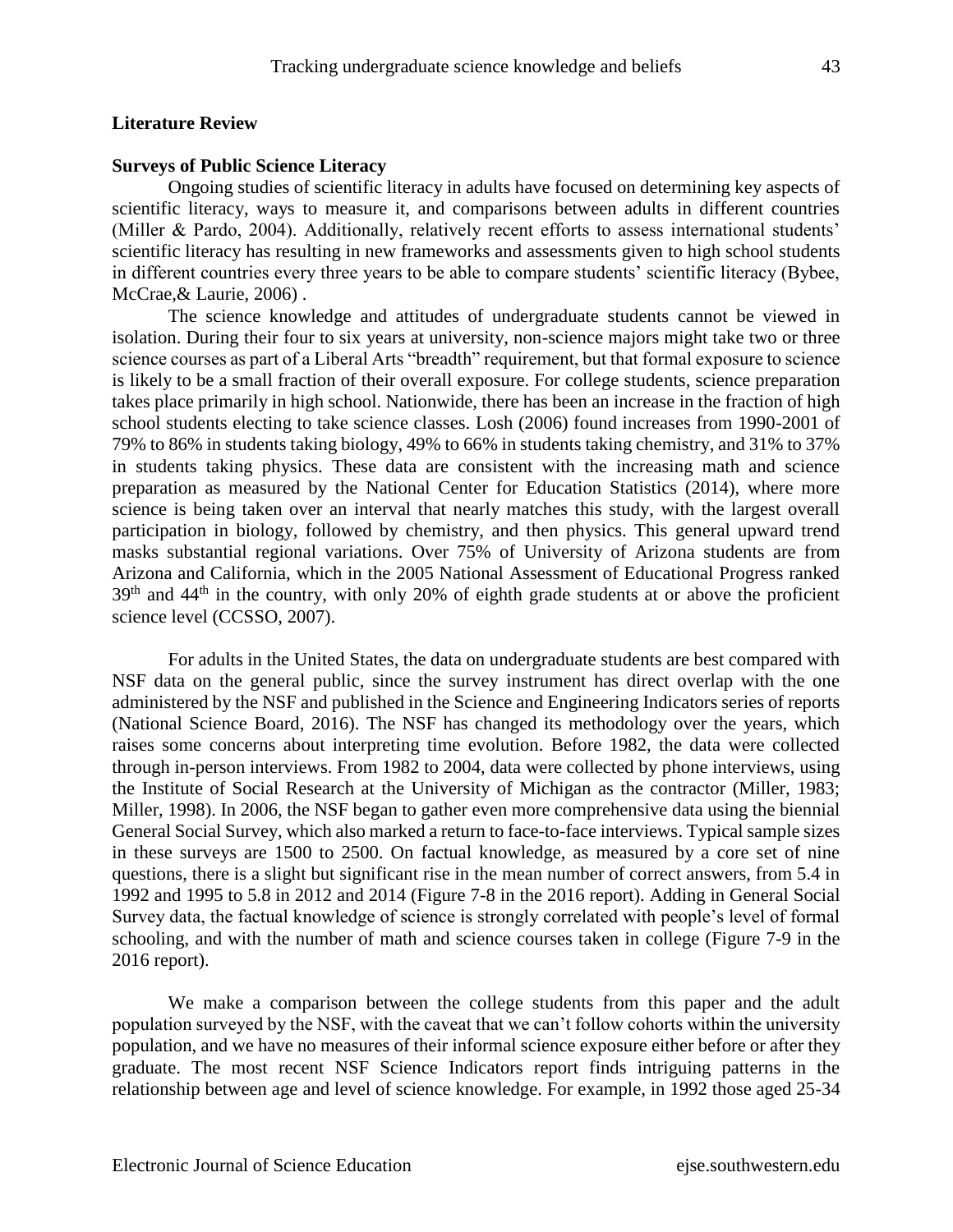answered 64% of the questions correctly while those older than 65 only answered 47% of the questions correctly. By 2014, the older population showed a substantial gain and this gap had shrunk from 17% to 7%. Younger generations have more formal education than older generations so it is difficult to separate cohort differences in education from aging and other factors. But public understanding of science has increased over time and by generation, after controlling for levels of formal education (Losh, 2010, 2012).

### **Where Adults Get Their Information about Science**

Adult Americans encounter science in a variety of informal settings such as museums and science centers, TV or cable programs, and videos on the Internet. The lifetime exposure to science in free choice settings probably dominates the limited amount of time these people have spent in a science classroom (Falk & Dierking, 2010; Falk & Needham, 2013). As students eschew traditional, authoritative sources like books, the primary source of science information is rapidly shifting to the Internet. Data from the NSF's series Science and Engineering Indicators show that as a primary source information about science and technology, use of newspapers has declined from 17% to 7% and use of television has declined from 44% to 25% between 2001 and 2014, while use of the Internet has increased from 10% to 47%. The Internet is even more dominant as the primary source of information for particular scientific issues, growing from 44% to 68%, while newspapers and television languish below 15% (National Science Board, 2016). Wikipedia dominates as an online destination (Bateman & Logan, 2010; Okoli, Mehdi, Mesgari, Nielsen, & Lanamaki, 2014), leading to an attempt to improve the content as a vehicle for science literacy (Wikipedia, 2016).

As a context for potential changes in the interest of adults in various science topics, we've used Google Trends, a web tool that reports the number of times the Google search engine was used to search for a particular keyword or phrase since 2004. Google reports the data normalized to the peak number of searches, rather than giving absolute numbers (these data are proprietary because it has commercial value in terms of setting advertising rates). Therefore, we have averaged searches on specific topics throughout each calendar year and normalized them to searches on the broad term "science." We gathered Google Trend statistics for many issues addressed in the Likert-scale items. Searches on "biology" have been increasing since 2009 to become 20% of the searches on science, a time which corresponds roughly to the ability to sequence genomes and make connections between genetics and human disease. Searches on "space travel" declined towards the retirement of the Space Shuttle but rebounded with the emergence of commercial space activities of Virgin Galactic and SpaceX. Searches on "climate change" are rising, with peaks aligned with the worldwide summits in Copenhagen in 2009 and Paris in 2015 (Figure 1). Finally, searches on "exoplanets" show the clear impact of NASA's Kepler mission, which has discovered most of the known exoplanets in the past five years. Since we know that millennials get most of their information on specific science topics from the Internet, these types of data should be useful in diagnosing interest in and awareness of science issues.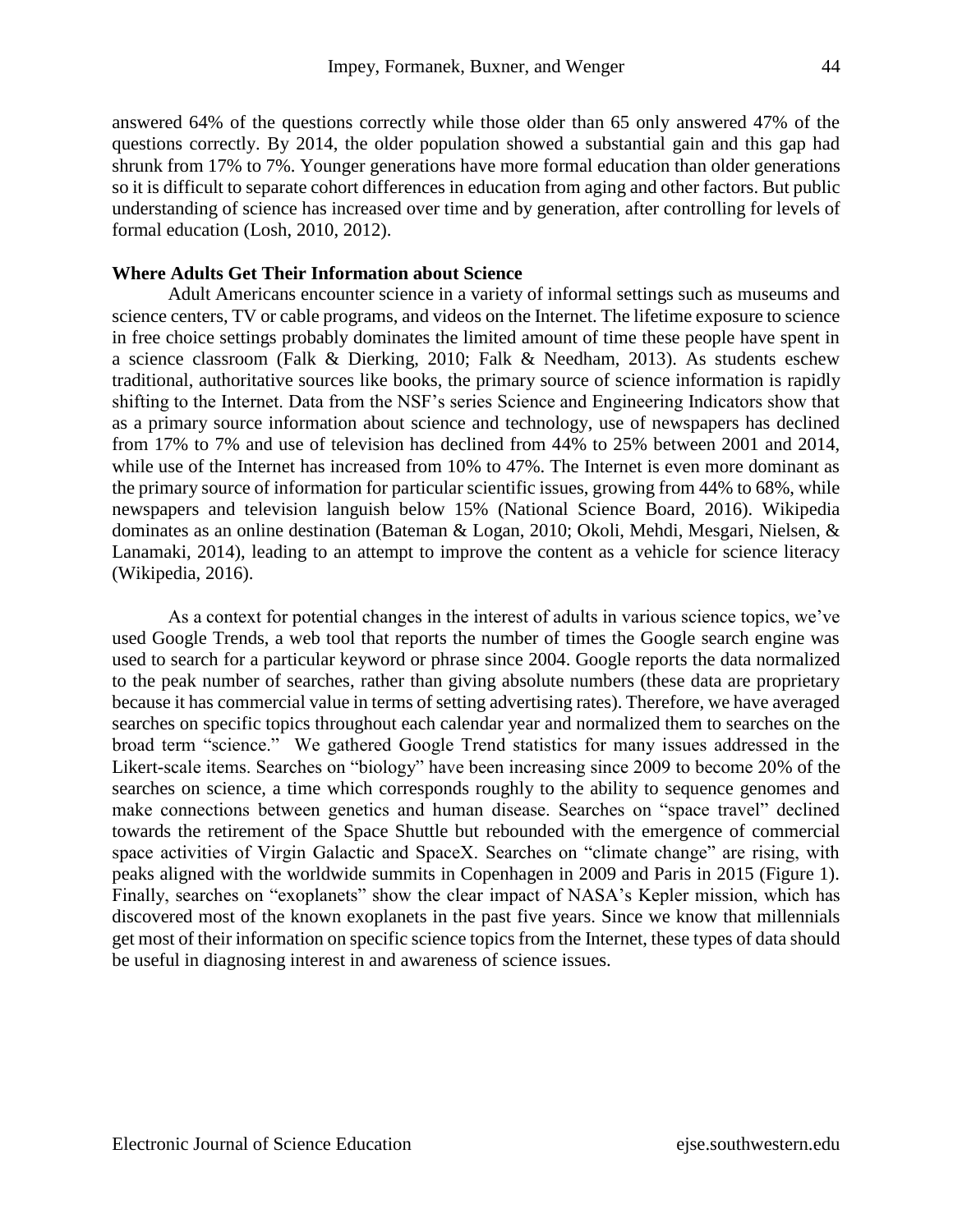

*Figure 1.* Google Trend data showing the searches on the term "climate change" normalized by searches on the term "science".

There have been profound changes in science and technology over the period spanned by the survey reported in this paper. Consider students at the beginning and the end of the time period. The typical student from the 1989 cohort was born in 1971. They went to college in a low-tech world. The first portable Macintosh was introduced in 1989, but personal computers were too expensive for most students and email was just beginning to be widely used. The Internet did not exist in 1989. The typical student from the 2016 cohort was born in 1998. They've spent their entire lives with portable computers and the Internet, and all their teenage years with smart phones and social media. In science research, this interval spans the dramatic rise of genomics, and a rise in federal funding for biomedical and life science fields from a level slightly higher than physical sciences in 1989 to a level four times higher in 2016 (AAAS, 2016).

### **Research Questions**

We have characterized the science knowledge as well as the attitudes and beliefs about science and technology of undergraduate non-science majors, now we want to know if there have been any changes over time. The stability and the long time baseline of this survey enable us to address a broad range of research questions. Do we see any changes in science knowledge, attitudes, and beliefs about science and technology in our population? NSF is doing this same kind of study with the general public, how do our results compare? In addition, we have gender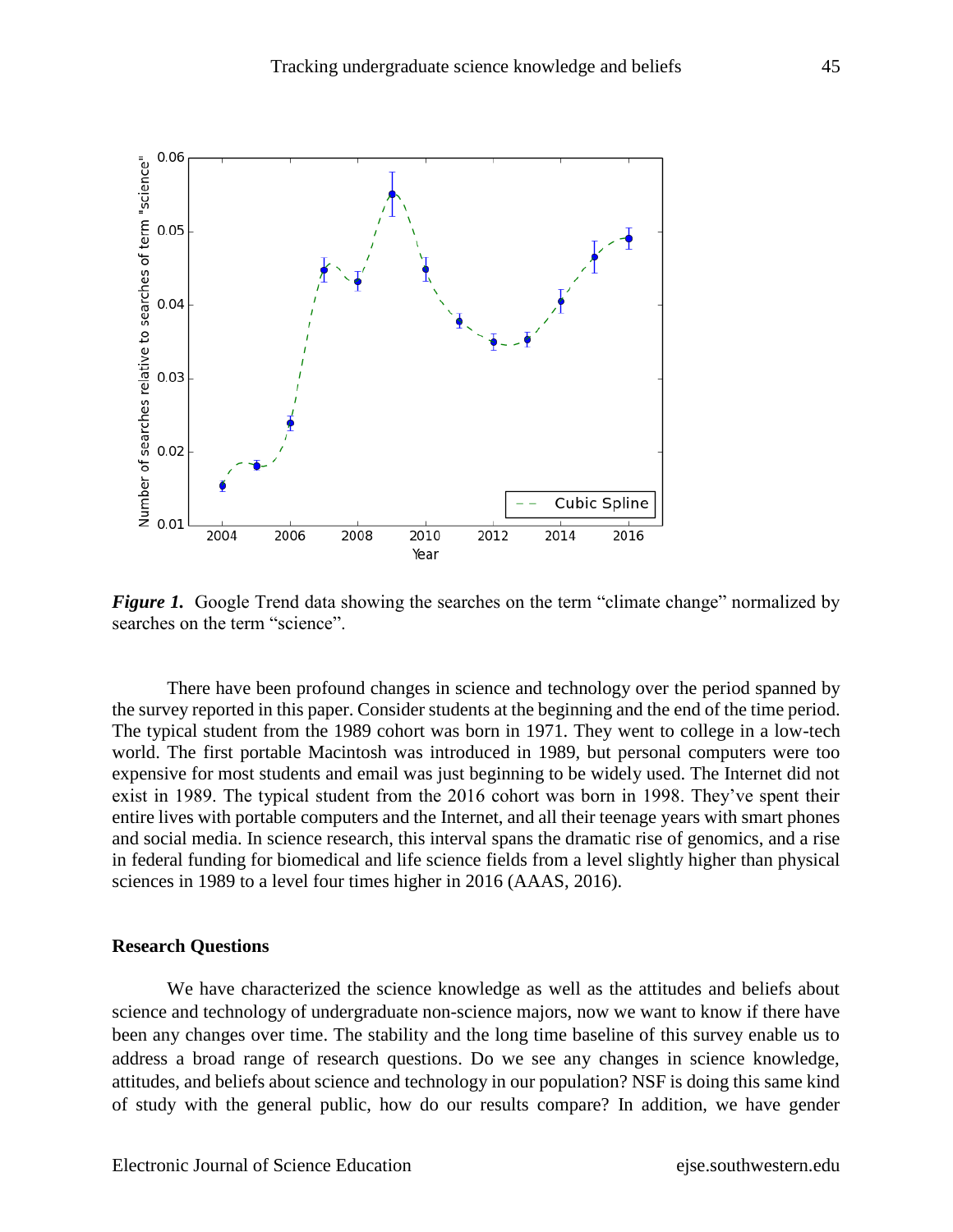information for our participants, and prior studies have found differences in science knowledge and attitudes toward science based on gender (Gokhale, Rabe-Hemp, Woeste, & Machina, 2015; Hayes & Tariq, 2000; Osborne, Simon, & Collins, 2003), so we examined our data for these same trends, and to see if there is any change over time.

We attempt to compare to our survey to national data on the general public where possible. The twin measures of science knowledge and attitudes towards science and technology are unique to this study. Our work here addresses the following specific research questions:

- (1) Does the basic scientific knowledge of undergraduates show any change over 27 years? Within this broad question, we can address a number of subsidiary questions: (1a) Are there any changes over time on particular knowledge items in the survey? (1b) Is there any change after the introduction of a new General Education curriculum in 1998? (1c) Are there any gender effects over time? (1d) How does the performance of undergraduates compare over time with that of the general public as measured by the NSF?
- (2) Do the attitudes and opinions of undergraduates towards science and technology change over 27 years? Within this broad question, some more limited questions are of interest: (2a) Have student susceptibilities to superstition and their beliefs in pseudoscience changed over this time interval? (2b) Has student support of science and technology changed over this time interval? (2c) Are there gender effects in attitudes and beliefs over time?

# **Research Settings and Methodology**

# **Participants and Setting**

The audience for the study was undergraduate students at the University of Arizona taking an introductory astronomy class as part of the science requirement for non-science majors. Our sample of college students spends about 110 hours in a classroom fulfilling their science requirement and an additional 200-300 hours doing class assignments. The University of Arizona is a Land-Grant, Research I institution located in Tucson, Arizona, with a current undergraduate population of 42,300. In terms of preparation for college, the mean combined SAT score for freshmen hasn't changed substantially over the period covered by this study. The scores were 1096 in 1995, 1101 in 2000, 1122 in 2005, 1098 in 2010, and 1113 in 2014 (The University of Arizona Fact Book 2015). For comparison, mean combined SAT scores for entering college students nationwide were 1006 in 1989, 1010 in 1995, 1019 in 2000, 1028 in 2005, 1017 in 2010, and 1010 in 2014 (College Board, 2015). The University of Arizona scores are around the  $60<sup>th</sup>$  percentile of the national distribution of scores and so are typical of a large public university.

The total sample size from 1989 to 2016 is 12,676 students. About 80% of the students surveyed are lower division, consistent with taking required Tier 1 and Tier 2 General Education courses before specializing in their various majors. Even though the fraction of seniors is quite small, it is sufficient to compare data for entering freshmen and graduating seniors. In absolute numbers the sample consisted of 5,998 freshmen, 3,934 sophomores, 1,532 juniors, 1,079 seniors, and 103 super seniors (five or more years at college). The remaining 40 students did not report their class standing.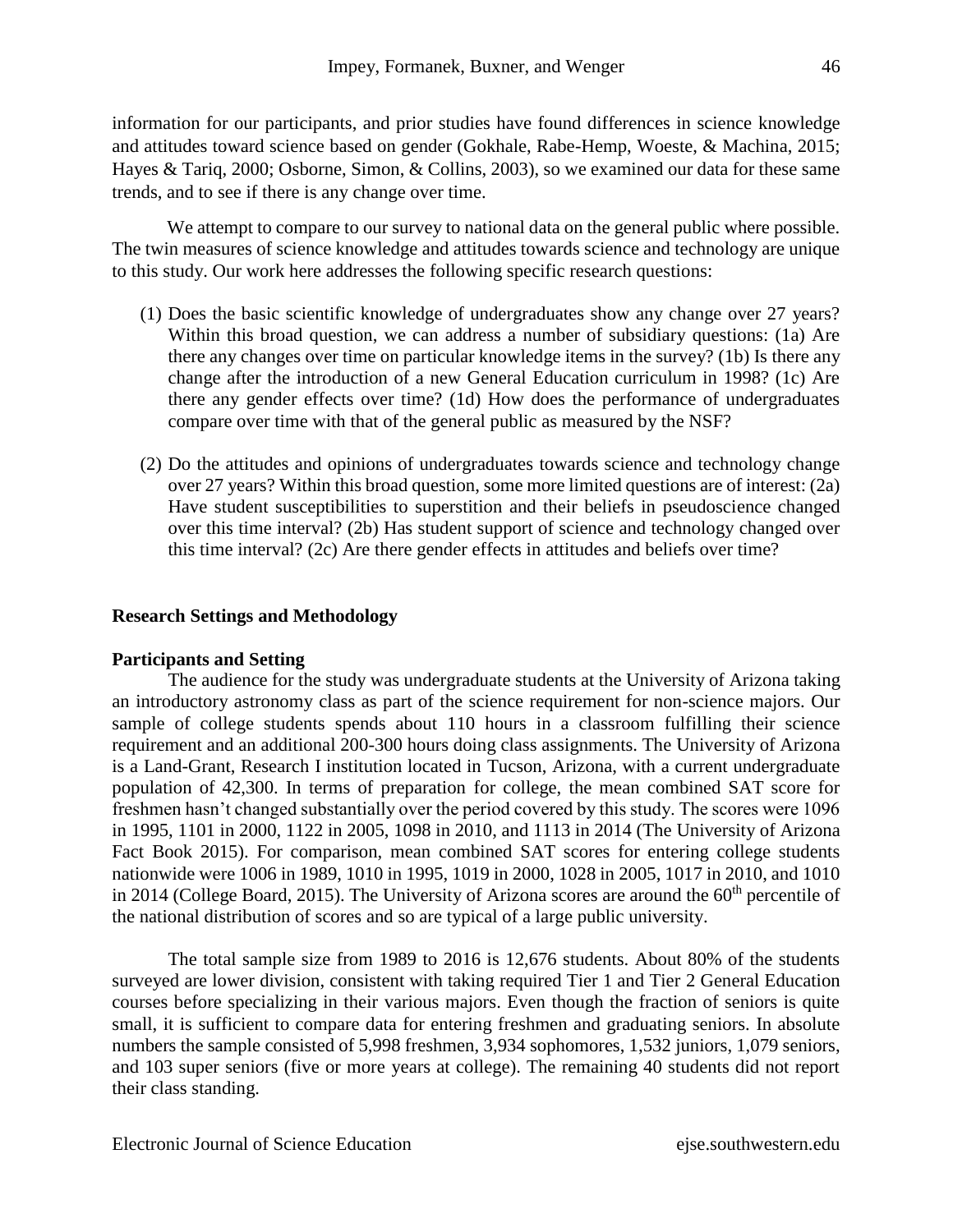Women are slightly underrepresented relative to their fraction of the overall undergraduate population, which is 52-54% and relatively stable over this time interval. In terms of majors, the largest groups in the sample are from professional programs of Law, Business, Architecture, followed by Social and Behavioral Science, and Fine Arts and Humanities. A small fraction of the students in general classes for non-science majors are science majors who happen to be interested in astronomy, 3-4%. There has been a decline in the number of students with undeclared majors at the time of the survey, but no significant change in the mix of majors. Self-reported GPA shows no time evolution and a slightly higher GPA for women in the sample than for men.

#### **Survey Instrument**

The survey instrument, its means of being administered, and procedures for data entry, error checking, and coding are described in Impey et al. (2011). The two parts of the survey, diagnosing science knowledge and attitudes and opinions toward science, are given in Appendix A and Appendix B of this paper. We use the shorthand Q1, Q2, etc., and L1, L2, etc., in this paper to refer to specific items from the survey. Although the survey is anonymous, information is collected on student gender, major, self-reported GPA, class standing, and the number of college science courses already taken. The first part of the survey overlaps an instrument used by the National Science Foundation since the 1980's to inform science policy (National Science Board, 2016). There are fourteen true/false and multiple choice science content questions spanning the physical and life sciences, nine of which overlap with the NSF instrument. In addition, there are four questions with open-ended responses, the coding of which is described elsewhere (Antonellis et. al, 2012). Responses to the open-ended questions are not addressed in this paper.

The attitudinal component of the survey consists of 24 statements about science, technology, and society which are coded on a five point Likert scale  $(5 =$  strongly agree,  $4 =$  agree,  $3 =$  no opinion,  $2 =$  disagree,  $1 =$  strongly disagree). This part of the survey was devised by the lead author in 1988 and it has no equivalent in any national study. The items are designed to probe student attitudes towards science and technology, susceptibility to superstition and pseudoscience beliefs, and opinions on topics of current societal concern such as climate change, nuclear power, and genetic engineering. An exploratory factor analysis showed that these items could be grouped into four distinct categories: belief in unscientific phenomena (psychic powers, lucky numbers, etc.), belief in aliens and extraterrestrial life, faith-based beliefs (creationism, faith healing, etc.), and positive attitudes towards science and technology (Impey, Buxner, & Antonellis, 2012). These categories matched those determined by expert review and were confirmed through a confirmatory factory analysis on an independent random sample of data. Both parts the survey are unchanged over the time span of data reported in this paper.

#### **Data Collection**

The survey is administered in the first two weeks of a set of astronomy classes offered to non-science majors. The survey is voluntary and is not used for extra credit or as part of the course grade. Ten to fifteen minutes are allowed for its completion. Over the span of this paper the survey was administered on paper, though it is now given online. The benefit of a paper survey is high completion; only 3% of students choose not to take the survey so sampling of the population within a particular class is almost complete. The level of incomplete data, or obviously frivolous or artificial responses, is under 3%. Data were entered by hand, and an independent cross-check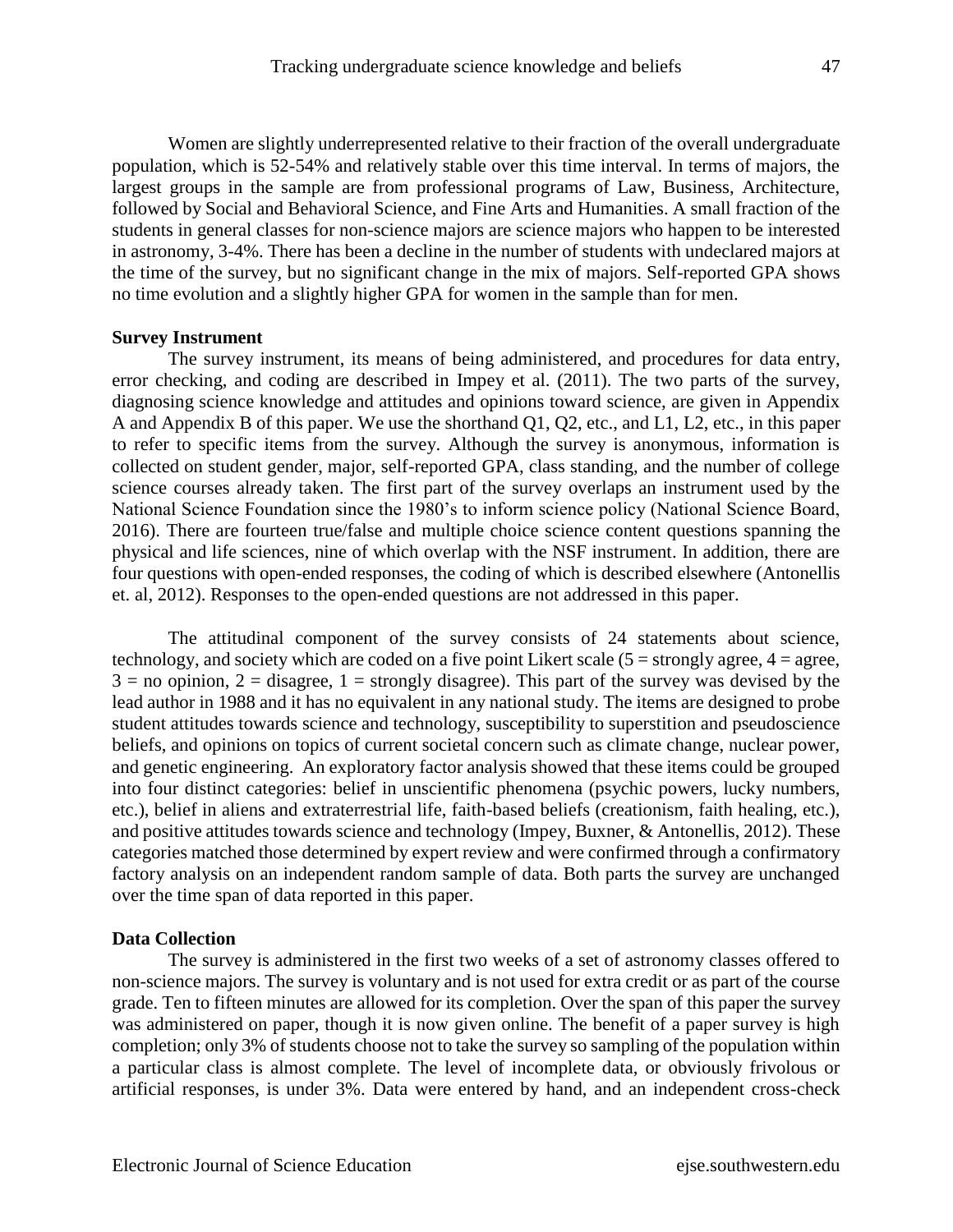showed an error rate of less than 0.1%. More discussion of the survey methodology is given by Impey et al. (2011).

### **Analysis**

Analysis for the knowledge items is done by calculating the number of forced choice items each person gets correct and reporting scores as a percent correct out of the total. These items are analyzed individually and in groups (e.g. all physical science items) by graphing the fraction percent each year by different demographic characteristics, the error bars on the graph show the standard error of the mean for each sample year of the data. Each set of data has a line calculated as a fit for the linear trend of the data, the slope of which indicates the average change of the percent correct over time, the significance value indicates that the slope is significantly different than zero, indicating change over time. To determine if changes across time at the university from freshmen to seniors, were significantly different, we used a Kruskal-Wallis H tests, non-parametric statistical tests to test group differences. This test was used due to the non-normal distribution of the data.

# **Findings**

The findings are reported according to the research questions listed earlier in this paper. They are separated into science knowledge (Appendix A) and attitudes and opinions toward science and technology (Appendix B).

# **Question 1a: Changes in Science Knowledge?**

Overall, students did not improve their factual knowledge over time. Analyzing the 14 items, the mean score of just over 10 out of 14 shows 5-7% yearly variations, but no long term trend (Figure 2). This is a central result of the paper, since science literacy of the general public has been rising modestly over this span,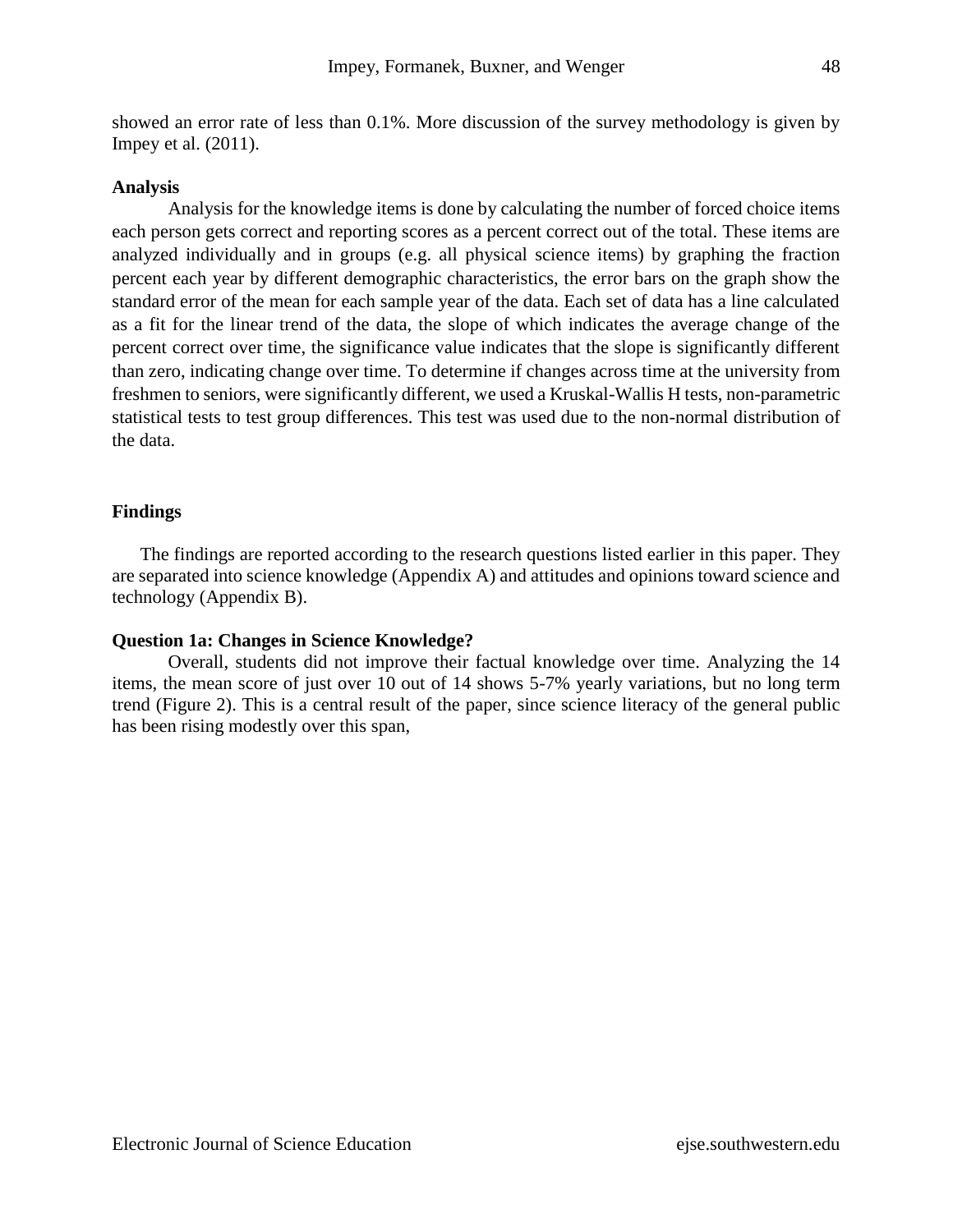

*Figure 2.* Score on the factual knowledge part of the survey.

Although we cannot follow cohorts using this data, within a given class there is a significant difference between groups of people who took different numbers of science courses. For example, for sophomores the mean science score increases from 71% for those who have yet to take a science course to 78% for those who have taken three. In all four years, these gains are significant at the p < 0.0001 level. On the other hand, if students are grouped by the number of science courses they have taken, the difference among class years for two or three science classes taken is not significant at the  $p = 0.01$  level. The conclusion from this comparison is that knowledge gains are attributable to the science classes rather aggregation of knowledge from other sources during the time at college.

At the level of individual items, a few are noteworthy. The first survey question (Q1), on astrology is unique in the low level of recognition that astrology is "not at all scientific," and in terms of the discrepancy with NSF data on the general public. Only one in five undergraduates recognize that astrology is not scientific, although that fraction increases to one in three for seniors and students who have completed their science requirements (Impey et al., 2011). Since a Likert scale item frames astrology in a different way  $(L4)$ , by talking about the planets influencing events but without using the word astrology, the low performance is probably not due to word confusion of astrology with astronomy (Sugerman et al., 2012). The NSF has asked the public's views on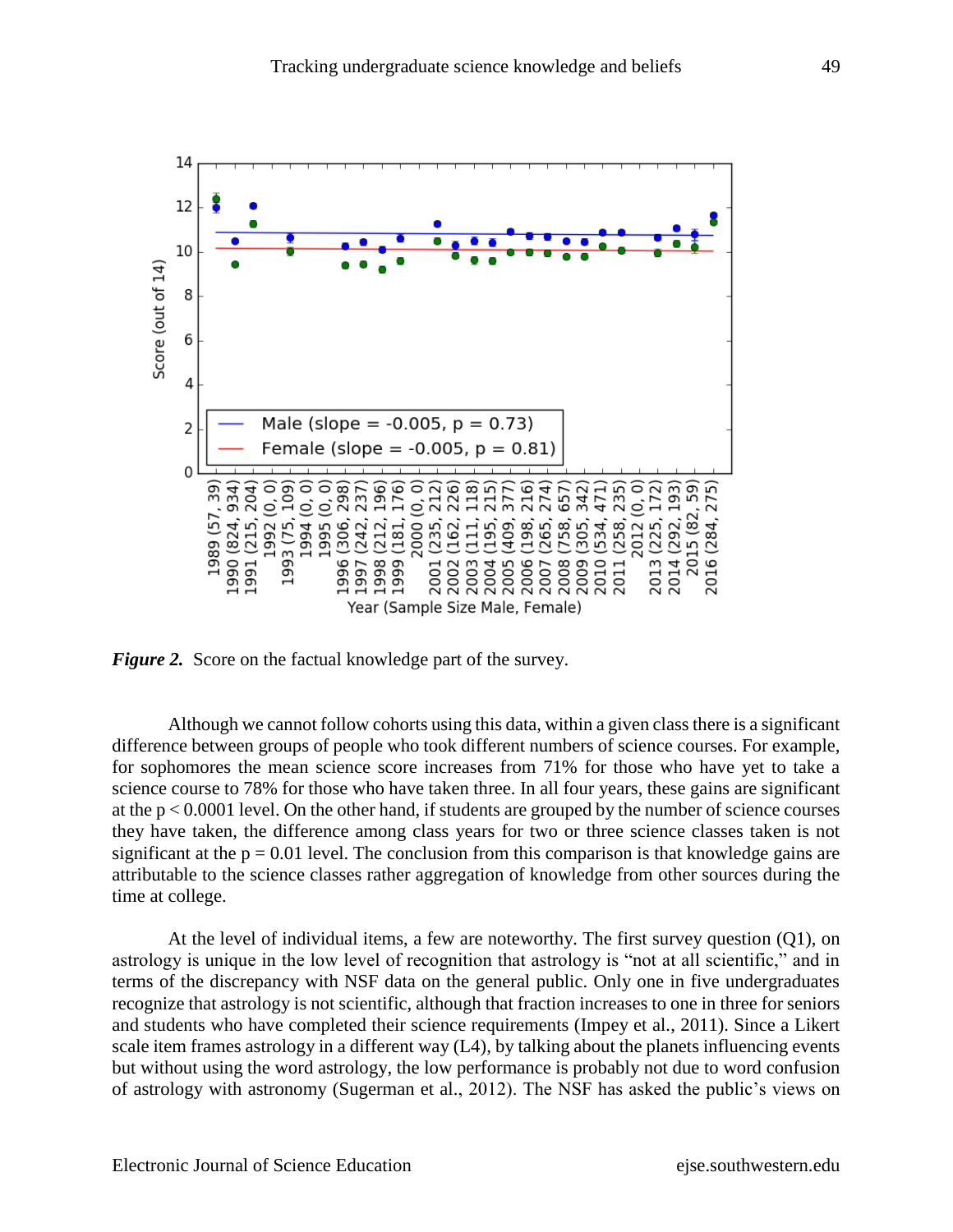whether astrology is scientific since the late 1970's. The percentage of Americans that regard astrology as unscientific has increased from 50% in 1979 to 65% in 2014, in striking contrast with a widespread undergraduate belief in astrology. Over the survey period the percentage of college students who consider astrology as not at all scientific was persistently only about 20%.

On the awareness that viruses cannot be killed by antibiotics (Q13), we see that students have low success in answering this question, and a marginally significant decline in time to just over 50%. Meanwhile the adult audience sampled by the NSF has improved their performance on this item by nearly a factor of two (Figure 3). This is the only knowledge question when the general public now matches college students. There are only two other items with significant time trends among the college students. One is the question on the big bang (Q5), which shows a slight gain in performance level over time for both students and the general public, but a persistent factor of two performance gap between the two populations (Figure 4). The second is the multi-part question on inherited illnesses (Q15), not part of the NSF survey, which shows a slight decline in student performance level over the 27 years of data (Figure 5).

In sum, and without any substantial improvement in 27 years: about 40% think that antibiotics kill viruses (Q13) and think that lasers work by focusing sound waves (Q3), about 20% don't know how long it takes for Earth to orbit the Sun (Q10), don't realize electrons are smaller than atoms  $(Q4)$ , don't accept that humans evolved from animals  $(Q7)$ , don't know that the oxygen that we breathe was produced by plants (Q2), and they think that humans coexisted with dinosaurs (Q8) and that radioactive milk can be made safe by boiling it (Q12). To many educators and scientists these are eye-popping holes in basic scientific knowledge. The modest 7% gain in knowledge after three science courses indicates that work remains to be done to tether the advances of modern science in the minds of college graduates.

We see overall high acceptance of plate tectonics, or continental drift (Q6), human evolution (Q7), and an acceptance of the big bang (Q8) up to levels of 80 to 90%. Two of these are items with the largest difference between acceptance by students and by the general public, 42% of who affirm the big bang and 49% of who affirm human evolution. Question design may play a role in this difference, since an experiment in the General Social Survey added prefaces to make it clear that the questions referred to conclusions of the scientific community. When these items were changed to "according to the theory of evolution, human beings as we know them today developed from earlier species of animals" and "according to astronomers, the universe began with a big explosion," the scores for the public improved substantially (National Science Board, 2016). The big bang question is also problematic for astronomers, since an explosion is a poor analogy for the creation of rapidly expanding space-time. The lack of a gain in awareness of the role of antibiotics is a surprise given the increase in health awareness and biology information in the past 27 years. Understanding the correct role of antibiotics is the only area where public knowledge has caught up with that of college students (Figure 3).

We can compare the performance of entering freshmen who have yet to take a science class at the university ( $n = 5,998$ ) to that of graduating seniors who have fulfilled their General Education science requirement ( $n = 1,079$ ). There are substantial gains in physics awareness of how lasers work (Q3) and the relative size of electrons and atoms (Q4), as well as gains in knowledge of the Earth's orbit of the Sun (Q10), and the biggest improvement is in understanding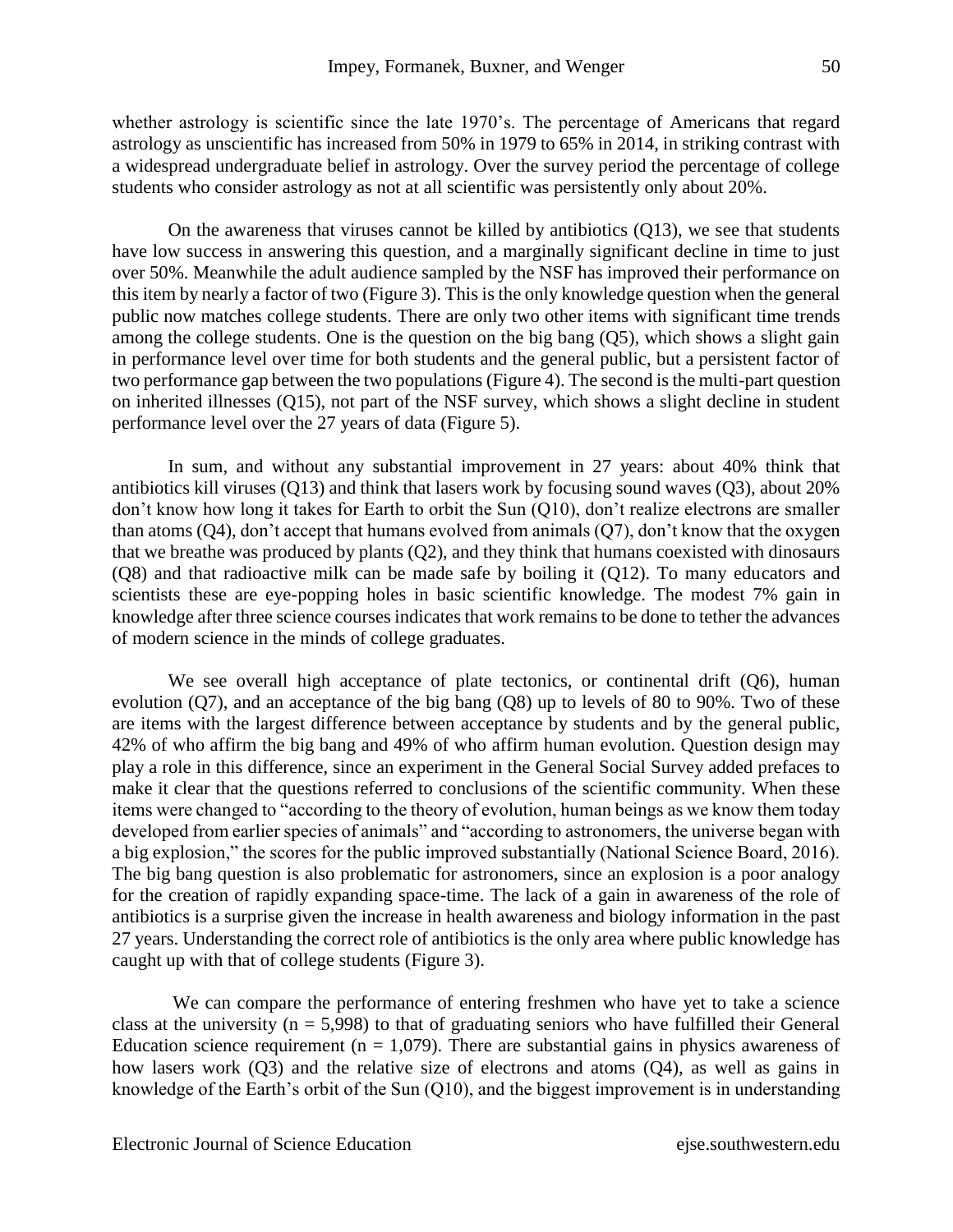that antibiotics kill only bacteria (Q13). Meanwhile, some items see no gains over a college career, such theory of plate tectonics  $(06)$ , evolution  $(07)$ , and the origin of the oxygen we breathe  $(02)$ . Gains on physical science items are larger on average than gains on



*Figure 3.* Fraction of respondents disagreeing with the statement that "antibiotics kill viruses as well as bacteria" (Q13).

biology items and it is unclear if this is related to instruction. In terms of gender effect, men perform better than women on physical science items like the nature of the Earth's orbit (Q10) and the way lasers work (Q3), while on life science items like evolution (Q7) or the origin of the oxygen we breathe, gender effects are small or absent (Q2).

#### **Question 1b: Effect of New Science Requirement?**

The absence of an improvement in science knowledge over 27 years is a major result of this paper. It is also disappointing that graduating seniors show no improvement, since the University of Arizona transitioned to a new General Education requirement in 1998 (research question 1b), with the goal of having clearer learning goals and expectations in the natural sciences courses. A second goal of the new system was implementing the science requirement more uniformly across the professional schools like Architecture, Business, Law, and Medicine. There is compelling evidence that learner-centered methods improve learning outcomes nationwide and across science subjects (Freeman et al., 2014). However, pedagogical innovation may have been too slowly and incompletely adopted to show any effect in this study. Unpublished data from the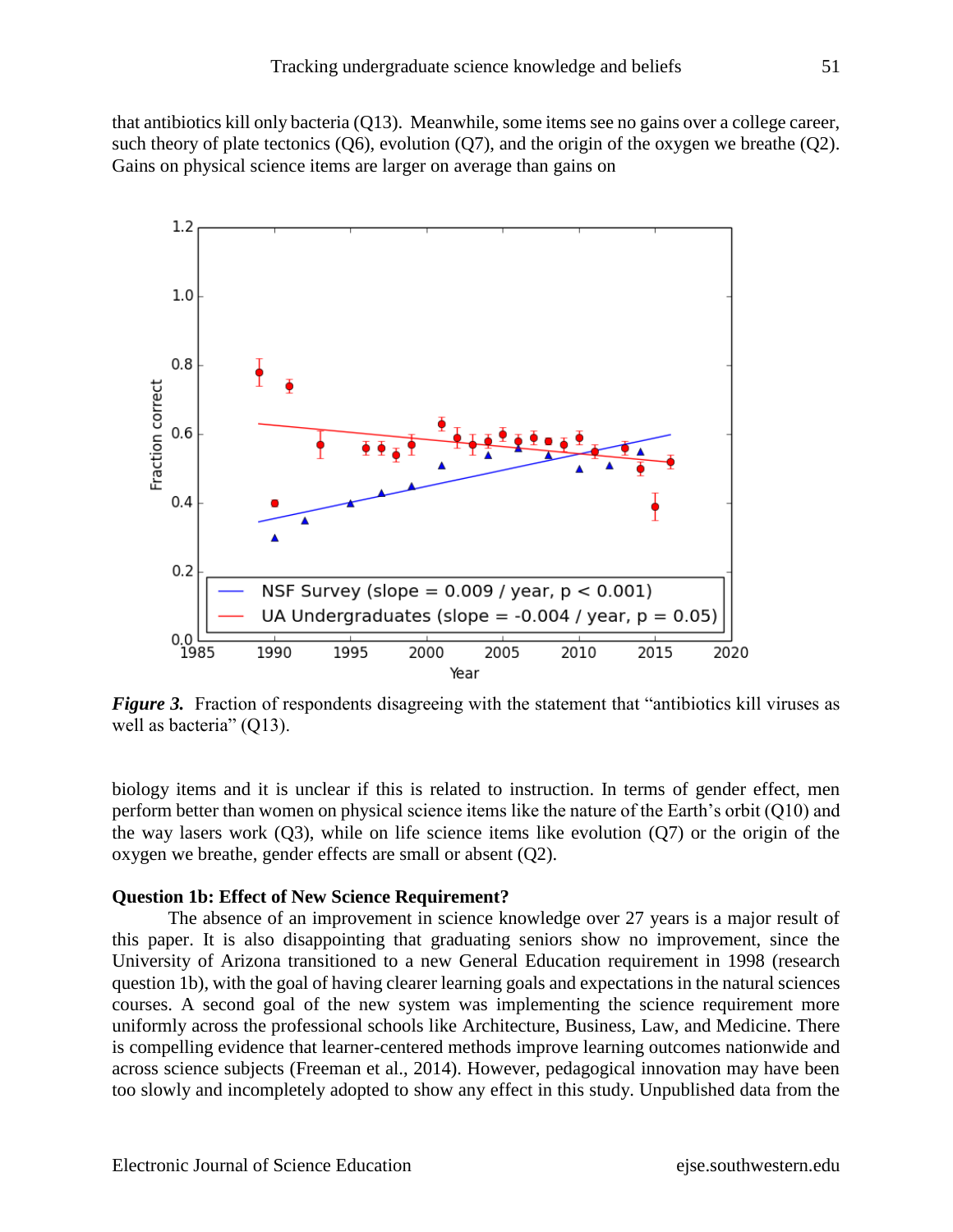University of Arizona's Office of Academic Affairs suggest that only 15-20% of the classes sampled in this survey were using the active learning methods (Gail Burd and Tom Fleming, 2016, personal communication).



*Figure 4.* Fraction of respondents agreeing with the statement that "the universe began with a huge explosion" (Q5).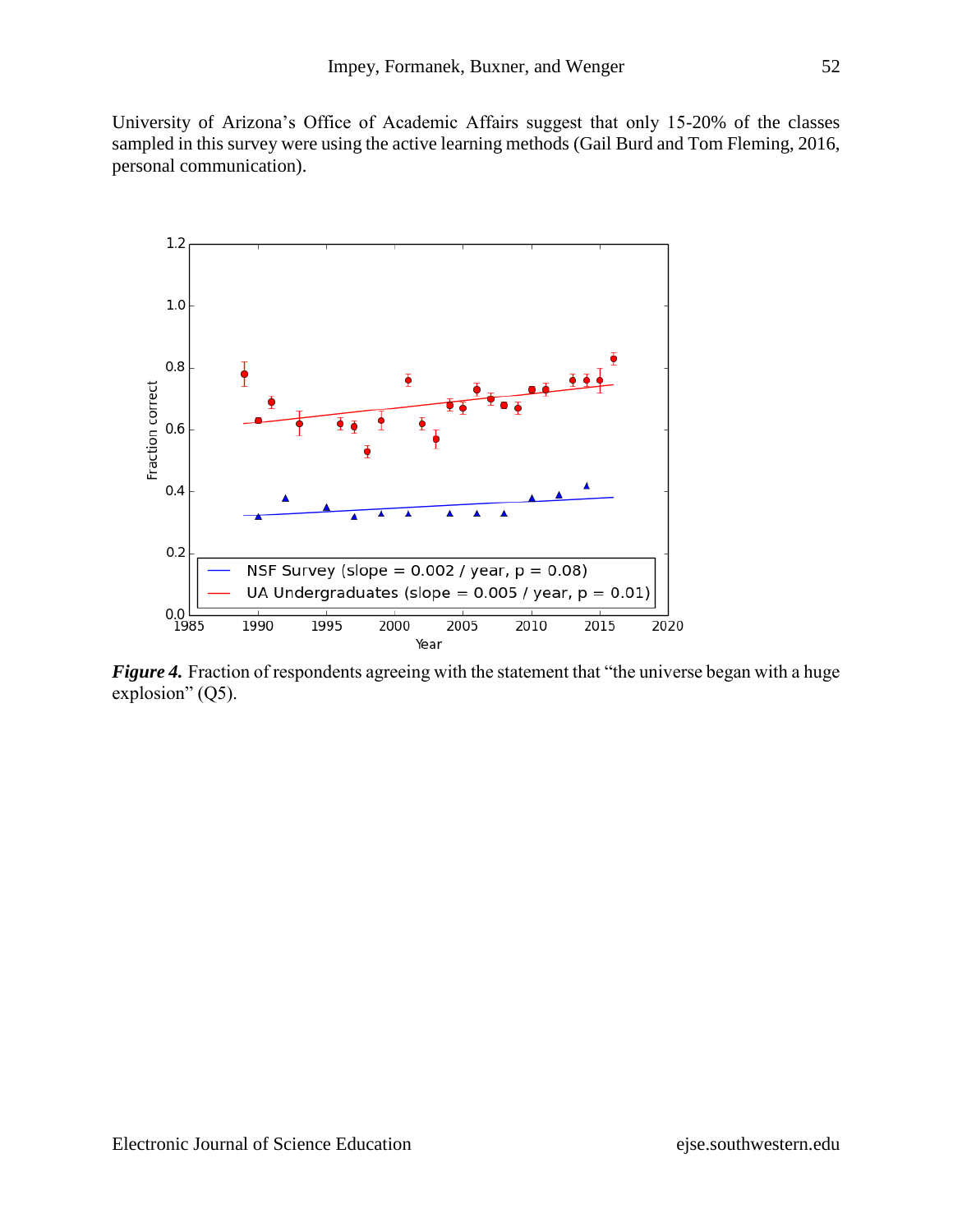

**Figure 5.** Fraction of respondents correctly answering a four-part question to demonstrate understanding of the transmittance of inherited illnesses (Q15).

### **Question 1c: Gender Effects?**

There is a small gender offset (Figure 2), with men scoring about 5% higher than women, and that also shows no time trend. When the items are divided into six life science questions and eight physical science questions, the gender effect is smaller for life science than for physical science.

Something analogous is seen in the recent NSF data, where men score 9% higher on the physical science index while women score 4% higher on the biological science index. The gender effect might be explained by the tendency for men to guess rather than not answer a question (Mondak, 2004).

#### **Question 1d: Comparison to the Public?**

The students in this sample range in population cohort from mid Generation X in 1989 to late Generation Y or Millennial in 2016. They can be compared to the adults surveyed by the NSF in the Science Indicators reports, who covered a broader age range at every epoch. For this comparison we use the nine out of fifteen questions that overlap the instrument used by the NSF. Figure 6 shows a slight upward trend for the general public in NSF surveys compared to the fluctuating but non-varying scores for University of Arizona undergraduates. We emphasize that this trend is not mirrored in our college student sample. NSF data show a strong dependence of the science knowledge score on education level, from 46% for those with no high school diploma, to 57% for those with a high school diploma, 77% for those with a bachelor's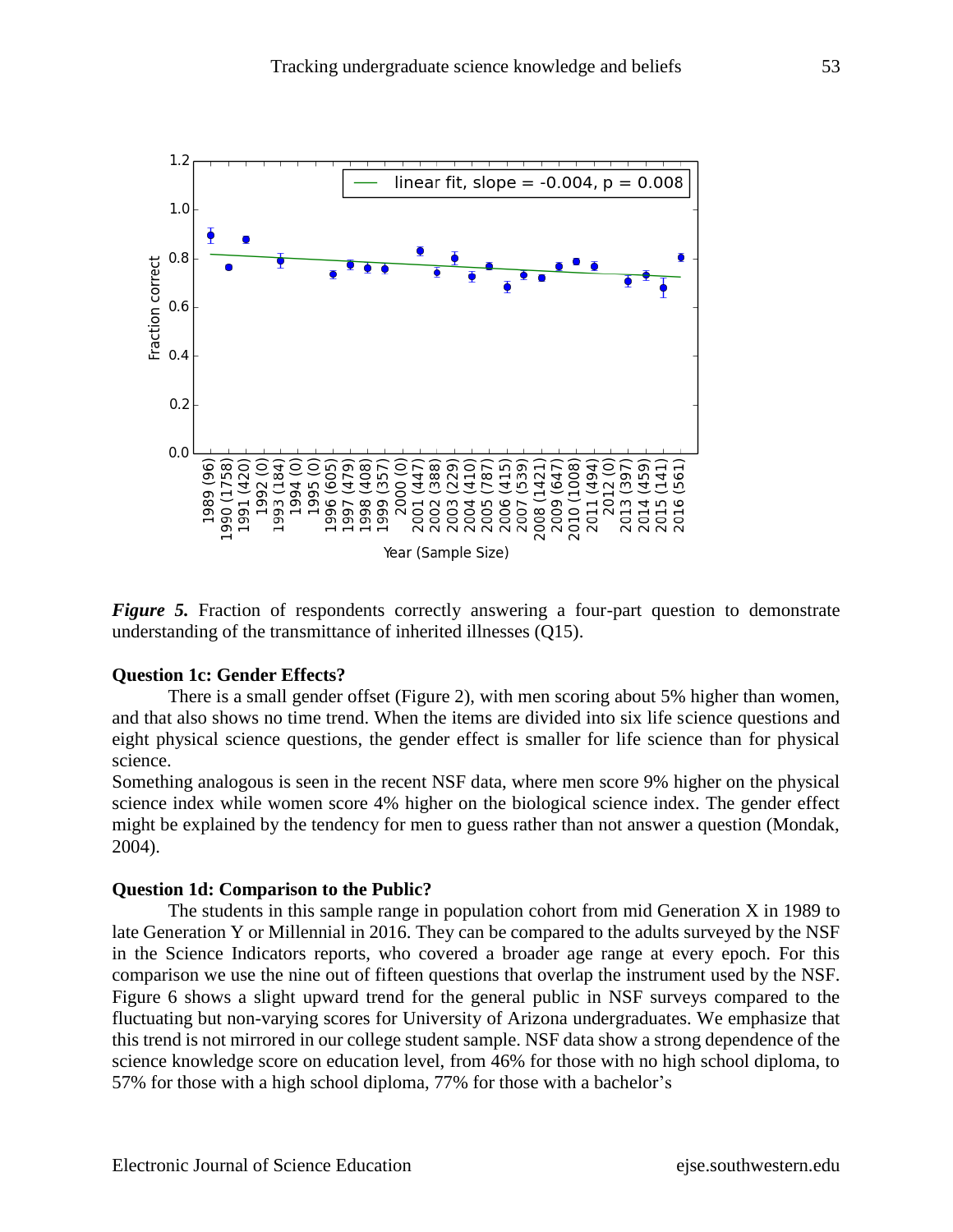

*Figure 6.* Fraction of all the factual knowledge questions correct, for college students and for the general public as measured by the NSF.

degree, to 81% for those with a graduate or professional degree. Student scores in our sample range from 72% for incoming freshmen to 81% for graduating seniors, numbers which match well with the college-educated adults of a wider range of ages in the general public. The gain in science knowledge from those entering to those leaving college is small, but should be treated with caution; students who are taking General Education classes as seniors may have been avoiding taking science and so may be weaker than average in science.

### **Question 2a: Have Attitudes and Opinions Changed?**

In terms of aggregate averages for items in the categories of superstition and pseudoscience, any trends over the 27 years were absent. Comparing entering freshmen to graduating seniors, few items show any difference, with the exception of the item on creationism, where seniors disagree more than freshmen that the biblical creation story should be taught alongside evolution in the schools. Luckily, the seniors are less inclined to believe in lucky numbers than freshmen. The null result of most relevance to educators and scientists is the fact that susceptibility to pseudoscience and superstition does not decline between a snapshot of entering freshmen arriving and an analogous snapshot of graduating seniors. In fact, in their belief in astrology, where students were already more credulous than the general public, is increasing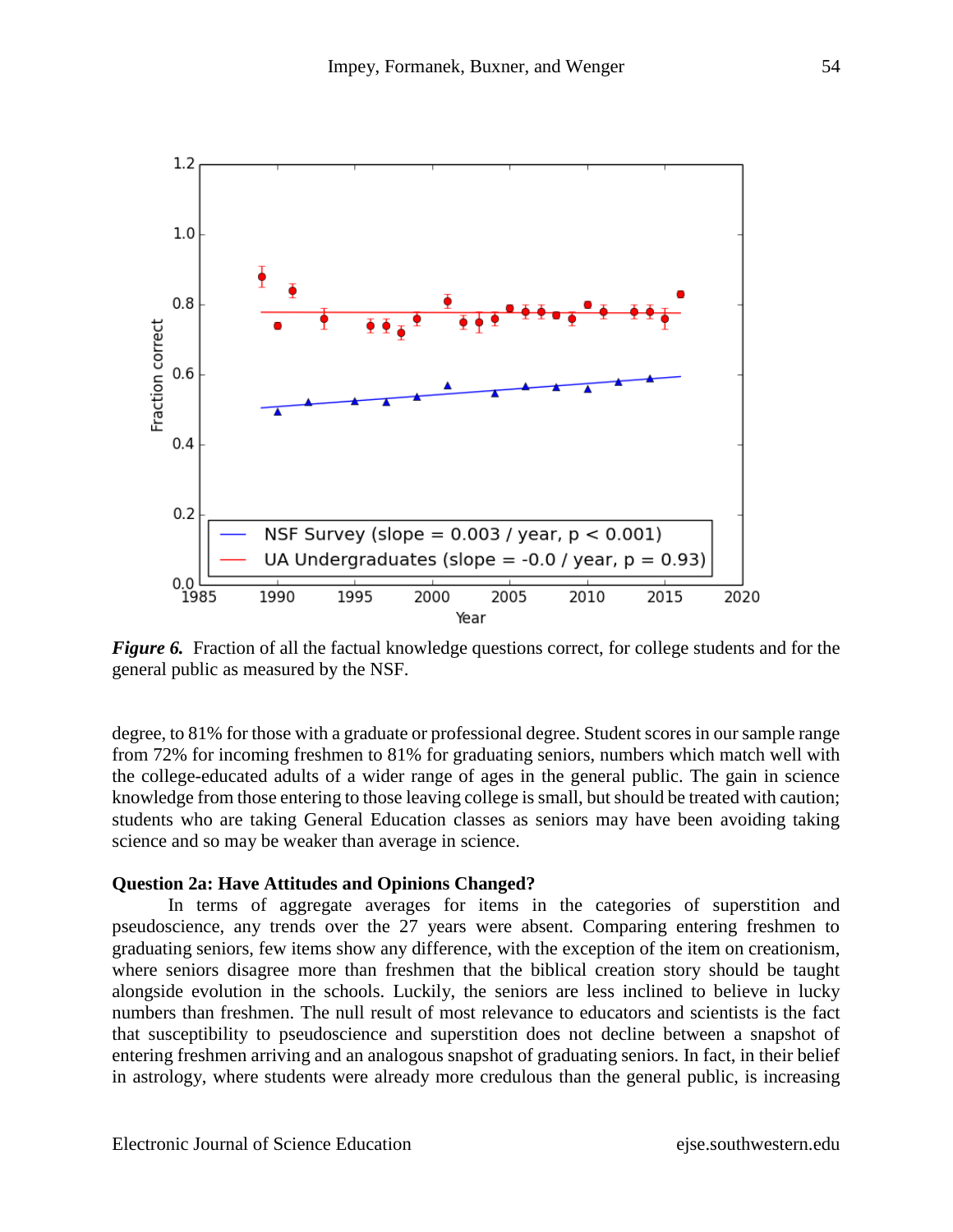$(L4, slope = 0.021 / year, p = 0.0003)$ . Taking three required science classes does not seem to lead students to be more skeptical or use evidence-based reasoning to form their beliefs.

# **Question 2b: Has Support of Science and Technology Changed?**

There are some interesting trends and null results among other specific items. The most positive response among all 24 items is to the statement that "overall, the progress of science and technology has been beneficial to our civilization (L1)." Over 95% of all students agree or strongly agree with this statement, and that support has been slowly but steadily increasing (slope  $= 0.005$ ) / year, p < 0.001). For research question 2b, the conclusion is that support for science is very robust. There is widespread concern over the environment, with 84% of students agreeing or strongly agreeing with the statement that "we should devote more money and scientific resources to repair damage to the environment." On the other hand, there have been strong increases in agreement that "technology has too much control over our lives" (L13, slope =  $0.032$  / year, p < 0.001, Figure 7a) and in the belief that "computers will eventually be intelligent enough to think like humans" (L12, slope  $= 0.031$  / year,  $p < 0.001$ , Figure 7b). We see rising disagreement with experiments on animals (L23, slope =  $-0.020$  / year,  $p < 0.0001$ ). The strongest decline is in the belief that "some people possess psychic powers" (L7, slope =  $-0.034$  / year, p < 0.001, Figure 7c), along with weakening support for medical science terminating a human life under some circumstances (L9, slope  $= -0.025$  / year,  $p < 0.001$ , Figure 7d). Surprisingly, there has been declining support for nuclear arms control (L20, slope =  $-0.010$ , p < 0.001), perhaps because reduction in nuclear arsenals has led to a sense of diminishing threat.

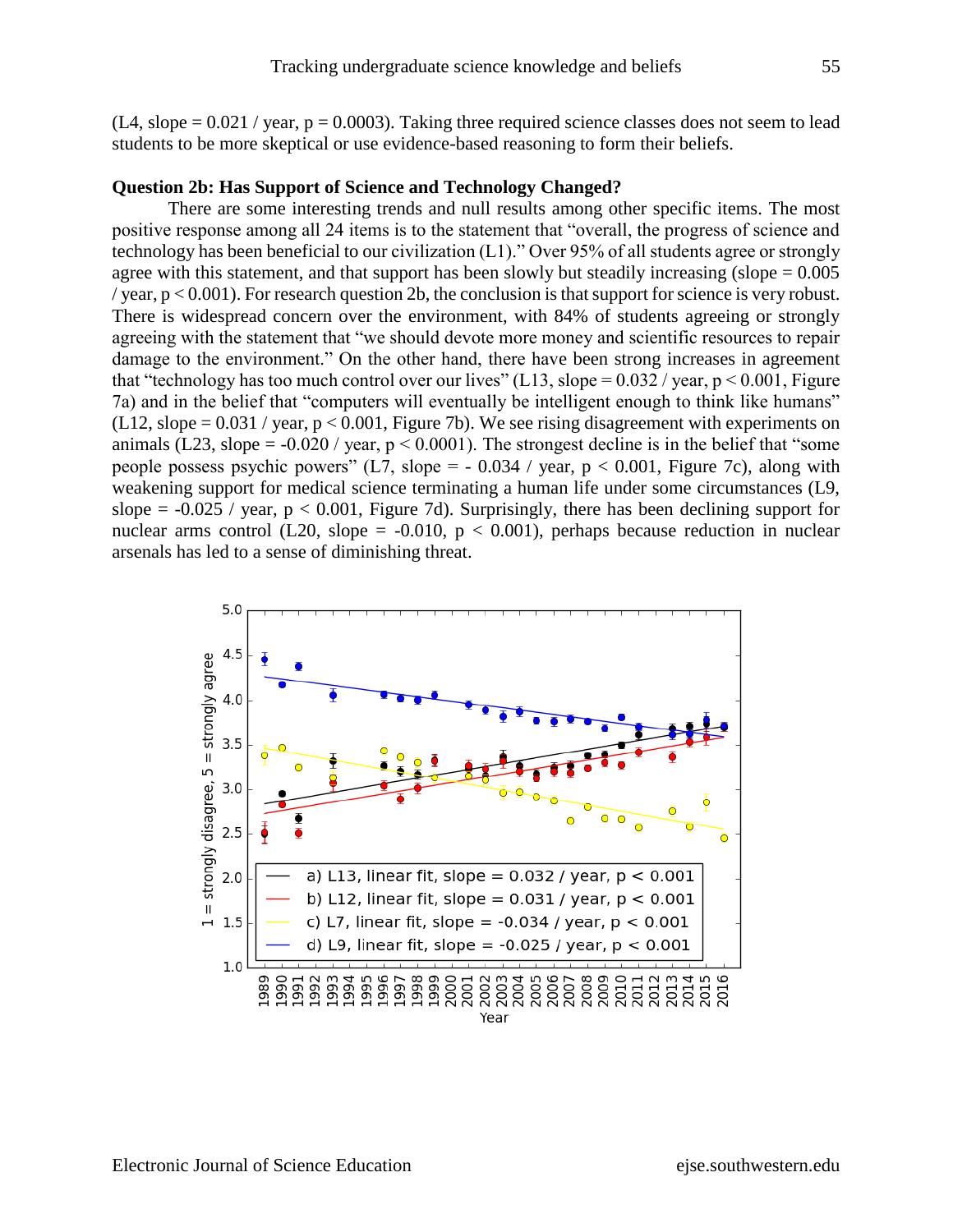*Figure 7.* Significant time trends for Likert scale items: a) L13: "Technology has too much control over our lives", b) L12: "Computers will eventually be intelligent enough to think like humans", c) L7: "Some people have psychic powers", d) L9: "There are some circumstances when medical science should not be used to prolong life".

With a survey that spans the birth of the Internet, major events in the space program, and the rise of genomics, we also looked for any impact of major news events on attitudes). The basis of any comparison with the general public is the normalized frequency of the relevant search term using the Google Trend tool. Support for nuclear power is slightly rising (L8, slope = 0.008 / year,  $p = 0.01$ , with no sign of any dip after the Fukushima disaster in 2011. Support for the manned space program is steady (L5), even after the setback of the Columbia disaster of 2003 and the retirement of the Space Shuttle in 2011. An increase in support for the search for extraterrestrial life (L22, slope =  $0.013$ ,  $p < 0.0001$ ) may be connected with extraordinary progress in the search for exoplanets and the corresponding news coverage. We see no spikes or transient changes in response to any other individual items in the attitudinal survey.

#### **Question 2c: Gender Effects?**

There are some significant and puzzling gender effects among the Likert-scale items. We see a strong deviation in the responses of men and women on some items, starting around 2009. There is no change in the demographics or composition of the student sample at this time to account for these results. Around that time women start to more disagree then men with the statement "scientists should be allowed to do research that causes pain to animals, if it helps solve human health problems" (L23, Figure 8, right). Also around that time, women start to more strongly express a belief in psychic powers (L7), and reject the idea of genetic engineering (L16) and the expanded use of nuclear power (L8, Figure 8, left). There are weaker gender effects where women have higher levels of belief in faith healing (L21) and astrology (L4), are less likely to think that intelligent life exists beyond Earth (L6) or that computers will ever be as intelligent as people (L12), are less supportive of the manned space program (L15), and tend to think that technology has too much control over our lives (L13). These changes manifest most significantly in the last five to six years. We can think of no bias or systematic error that could cause such a pronounced gender difference. Half of the Likert-scale items have no gender effect and men and women answer in lockstep across almost the quarter century of data.

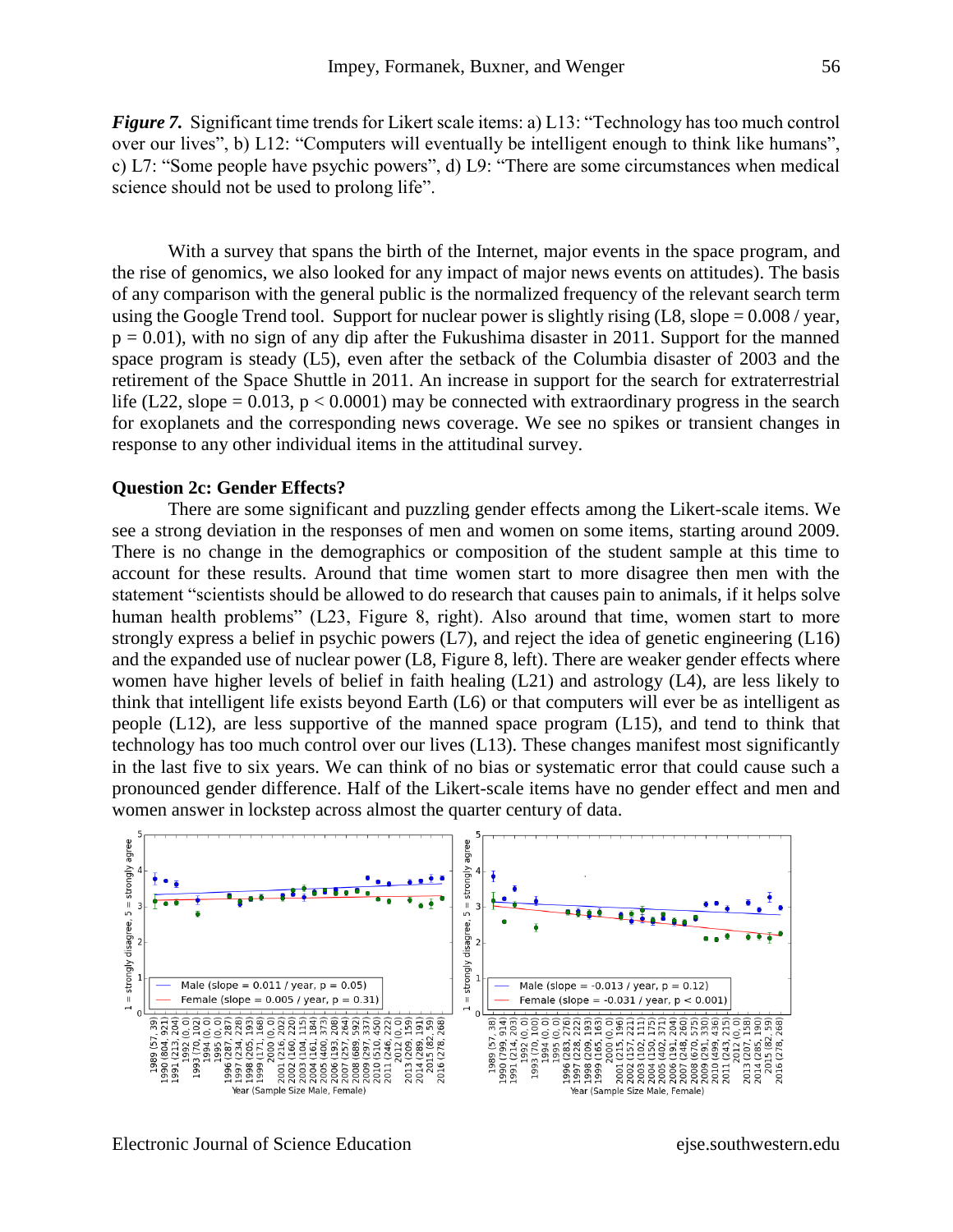**Figure 8.** A gender effect in responses to the statements: L8 "Nuclear power is an important energy source and its use should be expanded" (left), L23 "Scientists should be allowed to do research that causes pain to animals, if it helps solve human health problems" (right).

### **Discussion**

Boosting science literacy in the college population is still very much a work in progress. In terms of the research questions posed in this paper, we find the following. First, the basic scientific knowledge of undergraduate non-science majors is stubbornly stable over 27 years, even after the introduction of a new General Education curriculum that was supposed to improve science instruction, and even as the science literacy of the adult U.S. public showed modest gains. Second, the opinions of students on scientific topics are stable, with exceptions that mostly relate to the growing power of technology, and continuing susceptibility to pseudoscience and superstition coexists with strong support for the scientific enterprise.

The take home messages of this study are that (1) college students think about science in a very favorable light but have substantial holes in their basic scientific knowledge, (2) any gains in knowledge as a result of required science courses are modest or absent, (3) the scientific literacy of college students at a large, typical public university has not increased despite proven effectiveness of active learning methods, an increase in the taking of high school science courses, and a rising awareness of the importance of science and technology, and (4) shifts in student opinions about scientific issues are probably more strongly framed by exposure to science in the media than by formal instruction in the classroom. We note that caution should be used in extrapolating the results of this work to the entire college-age population in the U.S., in particular due to non-uniform sampling of the participants in this survey.

The last inference needs to be validated by a survey of where students get their science information, which we have undertaken and expect to report on within the next year. For perspective, students will spend about 110 hours over five years in the classroom for their science requirement at the University of Arizona, or an average of 3.5 minutes per day. Meanwhile, over those same five years they will spend 540 minutes a day engaged in various types of digital media, and just 26 minutes a day spent reading for their homework or classwork (Common Sense Media, 2015). For millennials, science they seek out or encounter is tiny component of their overall data diet. Increasing the amount and quality of science content online would be a useful long term goal for all scientists and educators, along with giving students the information literacy to be able to distinguish reputable from disreputable sources.

It is tempting to give college science instruction more credit than it deserves for the modest improvements in science knowledge that are seen from entering college to graduating. The NSF data show a gain in knowledge score of 27% between people with no college science or math classes and those with three or more (unlike our student data, the NSF data include science majors). However, the gain between people with no college and a bachelor's degree is 20%, and they may not have all had a science requirement. Moreover, the gain between those older than 65 in 1992 and those older than 65 in 2014 is 12%, and science classes are likely not implicated in that change. We see a gain from having taken three required science classes that is 6-7%, with the caveat that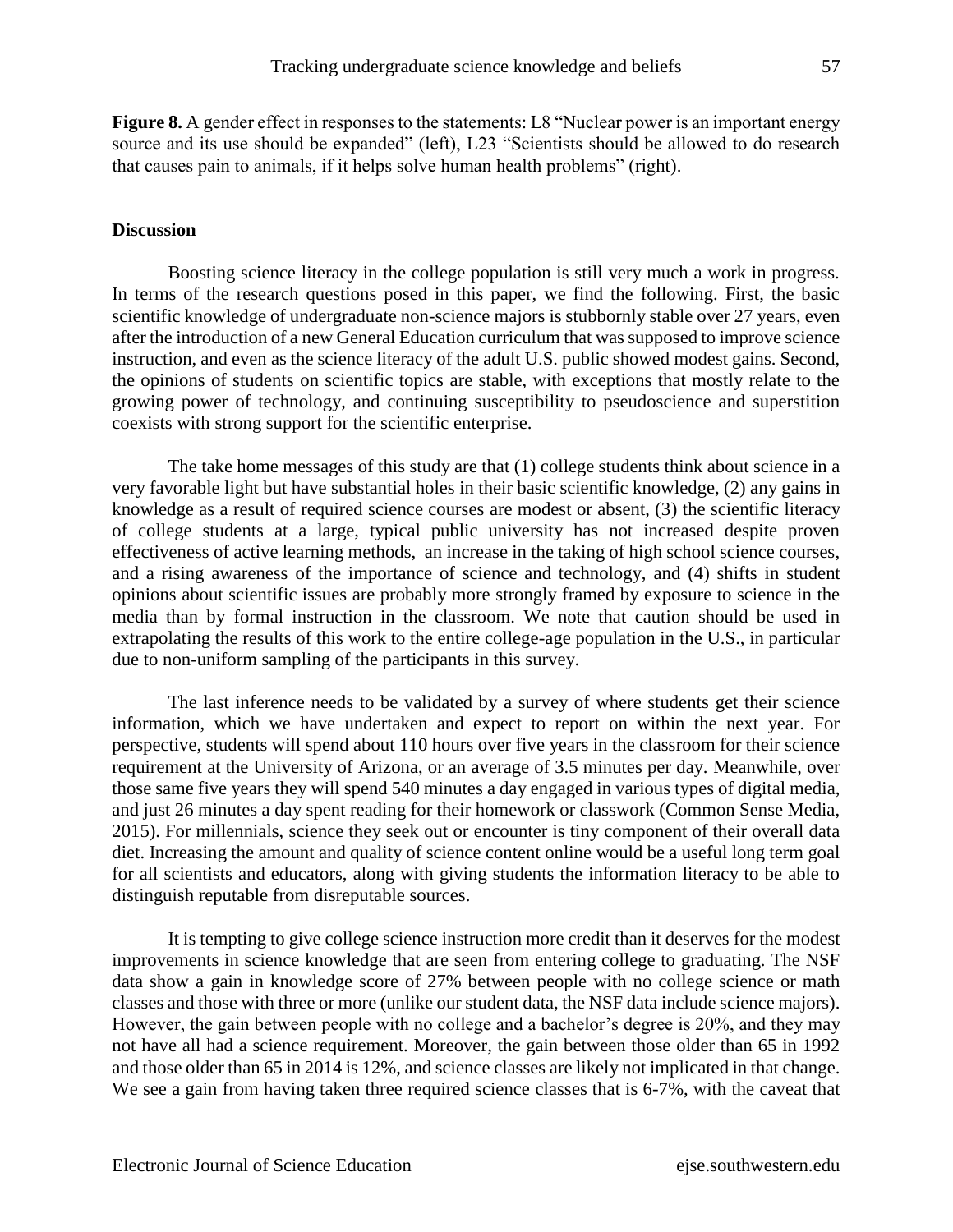we cannot follow a cohort of students. This is just the same as the gain from freshmen to seniors among students who took had taken no science classes at the time they were surveyed. Thus, students can increase their knowledge over four to five years spent in college without any formal instruction. A regression analysis revealed that for our population, the number of science classes taken accounted for less than 5% of the variance in students' knowledge score (Buxner, Antonellis, & Impey, 2010). Interestingly, the same analysis also saw less than 5% of the variance be accounted for by the range of student beliefs (Impey et al., 2012). A similar analysis conducted on the full data set shows that student beliefs account for just over 6% of variance in their knowledge scores. Given the persistence of superstitions and pseudoscience beliefs, this shows that college science teaching is not inducing students into logical ways of thinking that they can then apply in their everyday lives.

Scientists attempt to be egalitarian in their view of knowledge. All understanding of the natural world has intrinsic value, whether it is knowledge of the structure of an atom, or the way information is coded in a genome, or how stars and galaxies formed from an initially hot and smooth universe. However, an adult can be fully engaged in civic life without understanding the Higgs mechanism or knowing the exact age of the universe, but they would hampered by not understanding the mechanisms and causes of climate change or the nature of heritable diseases. Science teaching in the college classroom can harness natural curiosity, but it also must connect science issues to everyday life and to human health and wellbeing. This is the central challenge of the  $21<sup>st</sup>$  century science educator.

### Acknowledgment

We acknowledge support from the many faculty colleagues in the Department of Astronomy who administered the survey. A number of undergraduates over the years helped to compile, code, and error-check the survey data: Courtney King, Elizabeth Johnson, Hannah Sugarman, Kitina Tijerino, James Romine, Megan Neiberding, and Jenna Llull. We have had many productive conversations on science literacy over the years with Jessie Antonellis and Ed Prather. Chris Impey and Sanlyn Buxner appreciate financial support from the National Science Foundation under IUSE award number 1244799, and Chris Impey is grateful to the Howard Hughes Medical Institute for the award of an HHMI Professorship and financial support under grant number 52008138.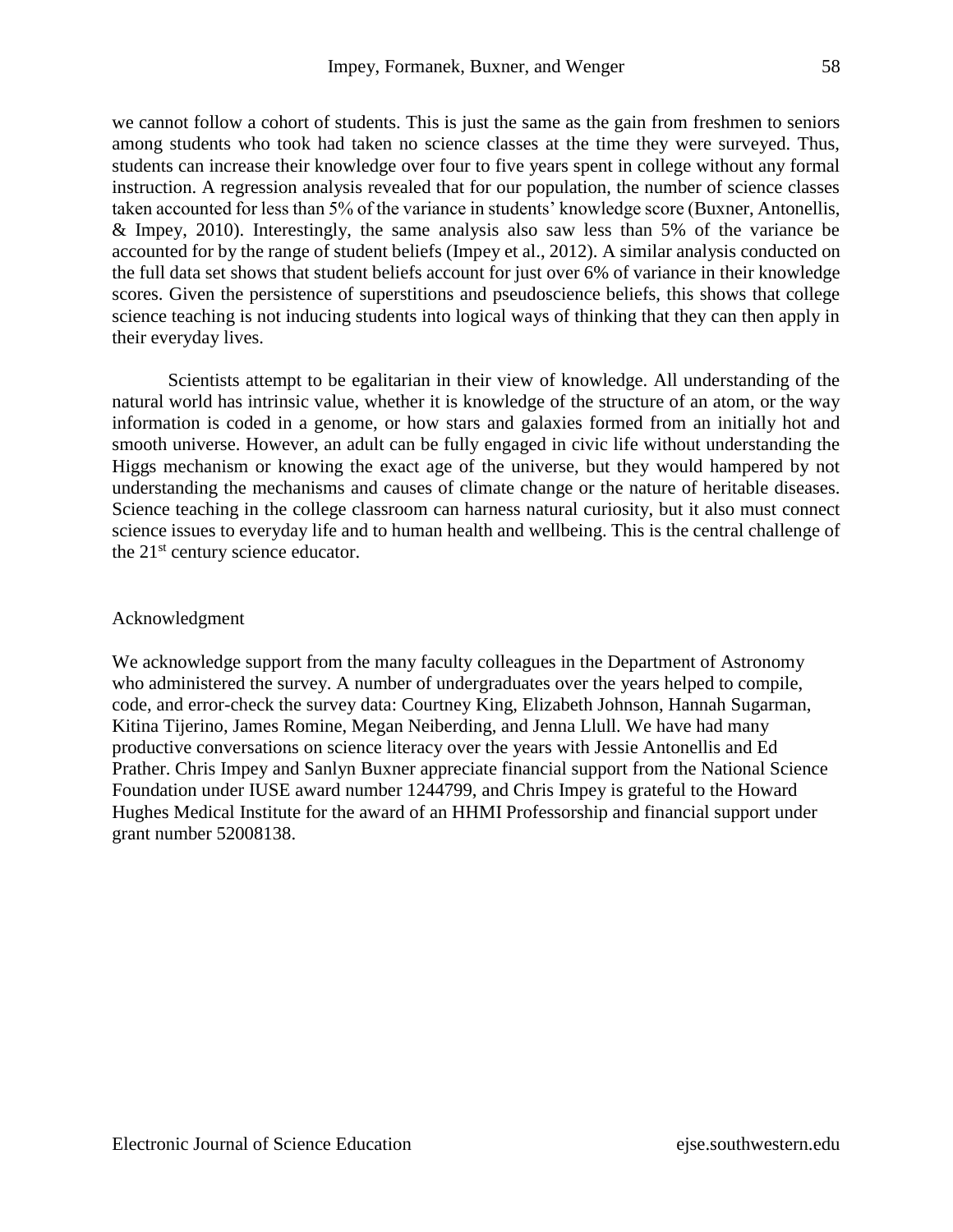### **References**

- AAAS. (2016). *Historical Trends in Federal R&D*. Retrieved from <http://www.aaas.org/page/historical-trends-federal-rd>
- Antonellis, J., Buxner, S., Impey, C., & Sugarman, H. (2012). Surveying science literacy among undergraduates: insights from open-ended responses. *Journal of College Science Teaching*, *41*(3), 82-90.
- Bateman, A., & Logan, D. W. (2010). Time to Underpin Wikipedia Wisdom. *Nature*, 468, 765- 765.
- Buxner, S., Antonellis, J., & Impey, C. D. (2010). A Long-Term Study of Undergraduates' Science Literacy: Exploring Responses to Policy-Driven Survey Items. In *Annual meeting of the National Association for Research in Science Teaching (Philadelphia, PA)*.
- Buxner, S., Impey, C., & Tijerino, K. (2013). Investigating Where Students Get Their Information About Science. In *Communicating Science: A National Conference on Science Education and Public Outreach* 473, 305.
- Bybee, R., McCrae, B., & Laurie, R. (2009). PISA 2006: An assessment of scientific literacy. *Journal of research in Science Teaching, 46*(8), 865-883.
- CCSSO. (2007). *State Indicators of Science and Mathematics Education 2007*. Retrieved August 27, 2016, from

http://programs.ccsso.org/content/pdfs/SM%2007%20report%20part%201.pdf

- College Board. (2015). *SAT Program Participation and Performance Statistics*. Retrieved from <https://research.collegeboard.org/programs/sat/data>
- Common Sense Media. (2015). *The Common Sense Census: Media Use by Tweens and Teens*. Retrieved from [https://www.commonsensemedia.org/research/the-common-sense-census](https://www.commonsensemedia.org/research/the-common-sense-census-media-use-by-tweens-and-teens)[media-use-by-tweens-and-teens](https://www.commonsensemedia.org/research/the-common-sense-census-media-use-by-tweens-and-teens)
- Falk, J. H., & Dierking, L. D. (2010). The 95 Percent Solution: School is Not Where Most Americans Learn Most of Their Science. *American Scientist*, 98, 486-493.
- Falk, J. H., & Needham, M. D. (2013). Factors Contributing to Adult Knowledge of Science and Technology. *Journal of Research in Science Teaching*, 50(4), 431-452.
- Freeman, S., Eddy, S. L., McDonough, M., Smith, M. K., Okoroafor, N., Jordt, H., & Wenderoth, M. P. (2014). *Proceedings of the National Academy of Sciences*, 111(23), 8410-8415.
- Gokhale, A.A., Rabe-Hemp, C., Woeste, L., & Machina, K. (2015). Gender differences in attitudes toward science and technology among majors. *Journal of Science Education and Technology*, 24, 509-516.
- Gunstone, R. (2015). Scientific Literacy. In *Encyclopedia of Science Education*. (pp. 944-947). Dordrecht, Germany: Springer.
- Hayes, B.C., & Tariq, V.N. (2000). Gender differences in scientific knowledge and attitudes toward science: A comparative study of four Anglo-American nations. *Public Understanding of Science*, 9, 433-447.
- Hurd, P.D. (1958). Science Literacy: Its Meaning for American Schools. *Educational Leadership*, 16(1), 13-16.
- Impey, C.D., Buxner, S., Antonellis, J., Johnson, E., & King, C. (2011). A Twenty-Year Survey of Science Literacy Among College Undergraduates. *Journal of College Science Teaching*, 40, 31-37.
- Impey, C., Buxner, S., & Antonellis, J. (2012). Non-scientific beliefs among undergraduate students. *Astronomy Education Review*, *11*(1), 010111.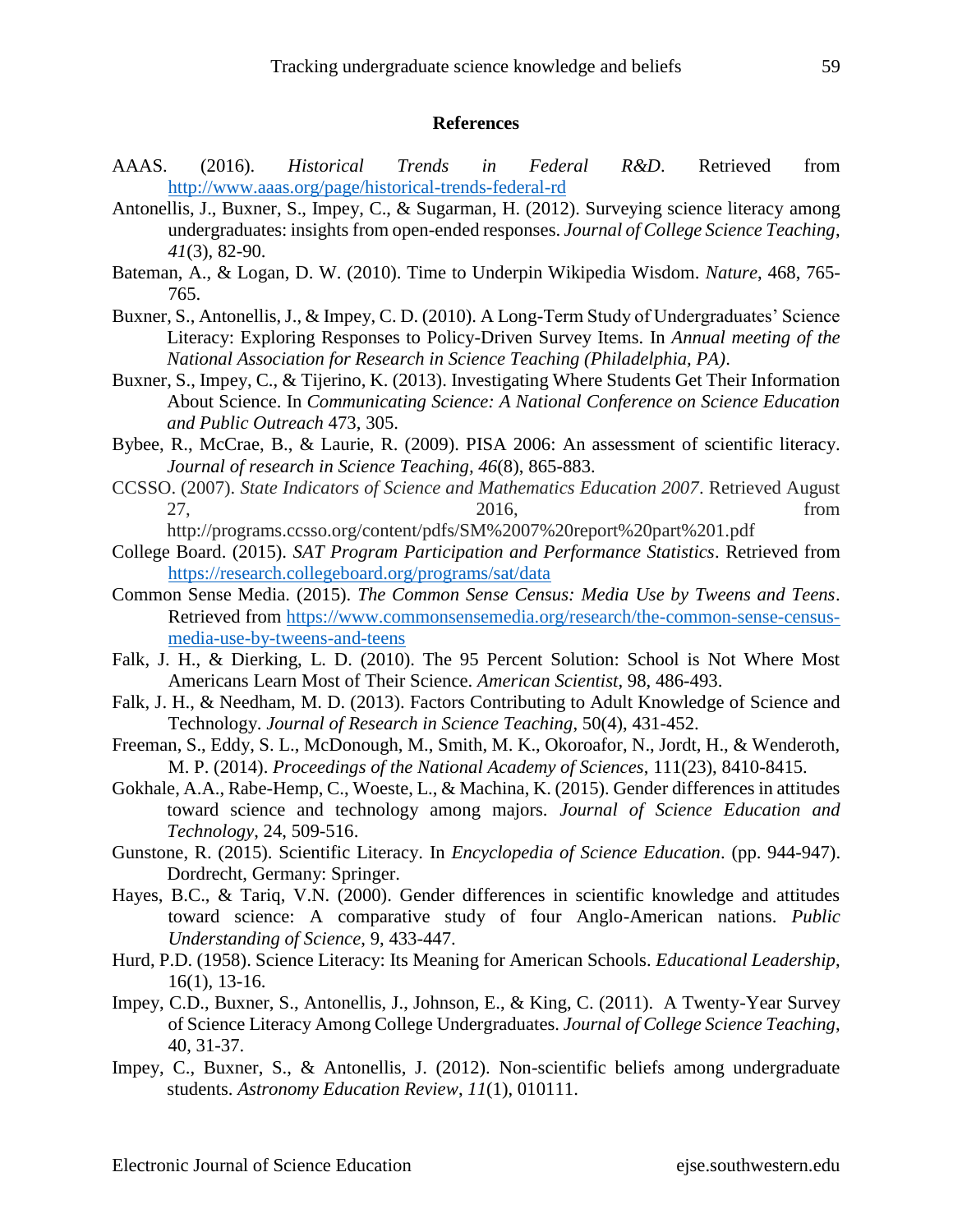- Impey, C. D., Wenger, M. C., & Austin, C. L. (2015). Astronomy for astronomical numbers: A worldwide massive open online class. *The International Review of Research in Open and Distributed Learning*, *16*(1).
- Laugksch, R. C. (2000). Scientific literacy: A conceptual overview. *Science Education, 84*(1), 71- 94.
- LIFE Center. (2005). *The LIFE Center's Lifelong and Lifewide Diagram*. Retrieved from <http://life-slc.org/about/about.html>
- Losh, S.C. (2006). Generational and Educational Effects on Basic U.S. Adult Civic Science Literacy. *The Korean Science Foundation and the Korean Academy of Science and Technology*, 836-845.
- Losh, S.C. (2010). Diverse Digital Divides in American Society: 1983-2006. In E. Ferro, Y. K. Dwivedi, J. R. Gil-Garcia, & M. D. Williams (Eds.), *Overcoming Digital Divides: Constructing an Equitable and Competitive Information Society (pp. 196-222). Hershey,* PA: IGI Global.
- Losh, S.C. (2012). Stereotypes About Scientists Over Time Among U.S. Adults: 1983 and 2001. *Science,* 19(3), 372-382.
- McCurdy, R.C. (1958). Towards a Population Literate in Science. *The Science Teacher*, 25, 366- 368.
- Miller, J.D. (1983). Scientific Literacy: A Conceptual and Empirical Review. *Daedelus*, 112(2), 29-48.
- Miller, J.D. (1998). The Measurement of Civic Science Literacy. *Public Understanding of Science*, 25, 465-479.
- Miller, J.D. (2012). What Colleges and Universities Need to Do to Advance Civic Scientific Literacy and Preserve American Democracy. *Liberal Education*, 98(4).
- Miller, J. D., & Pardo, R. (2000). Civic scientific literacy and attitude to science and technology: A comparative analysis of the European Union, the United States, Japan, and Canada. Between understanding and trust: The public, science and technology, 131-156.
- Mondak, J.J. (2004). Knowledge Variables in Cross-National Social Inquiry. *Social Science Quarterly*, 85(3), 539-558.
- National Center for Education Statistics. (2014). *The Condition of Education, High School Coursetaking*. Retrieved from [http://nces.ed.gov/programs/coe/indicator\\_cod.asp](http://nces.ed.gov/programs/coe/indicator_cod.asp)
- National Science Board. (2016). *Science and Engineering Indicators*. Retrieved from <https://www.nsf.gov/statistics/2016/nsb20161>
- Okoli, C., Mehdi, M., Mesgari, M., Nielsen, F. A., & Lanamaki, A. (2014). Wikipedia in the Eyes of its Beholders. *Advances in Information Science*, 65, 2381-2403.
- Osborne, J., Simon, S., & Collins, S. (2003). Attitudes towards science: A review of the literature and its implications. *International Journal of Science Education*, 25(9), 1049-1079.
- Sadler, T. D., & Zeidler, D. L. (2009). Scientific literacy, PISA, and socioscientific discourse: Assessment for progressive aims of science education. *Journal of Research in Science Teaching, 46*(8), 909-921.
- Sacco, K., Falk, J. H., & Bell, J. (2014). Informal Science Education: Lifelong, Life-Wide, Life-Deep. *PLOS Biology*, 12(11), 1-3.
- Stevens, R., & Bransford, J. (2007). The LIFE Center's Lifelong and Lifewide Diagram. In J. A. Banks (Ed.), *Learning in and out of School in Diverse Environments*. Seattle, WA: University of Washington Center for Multicultural Education.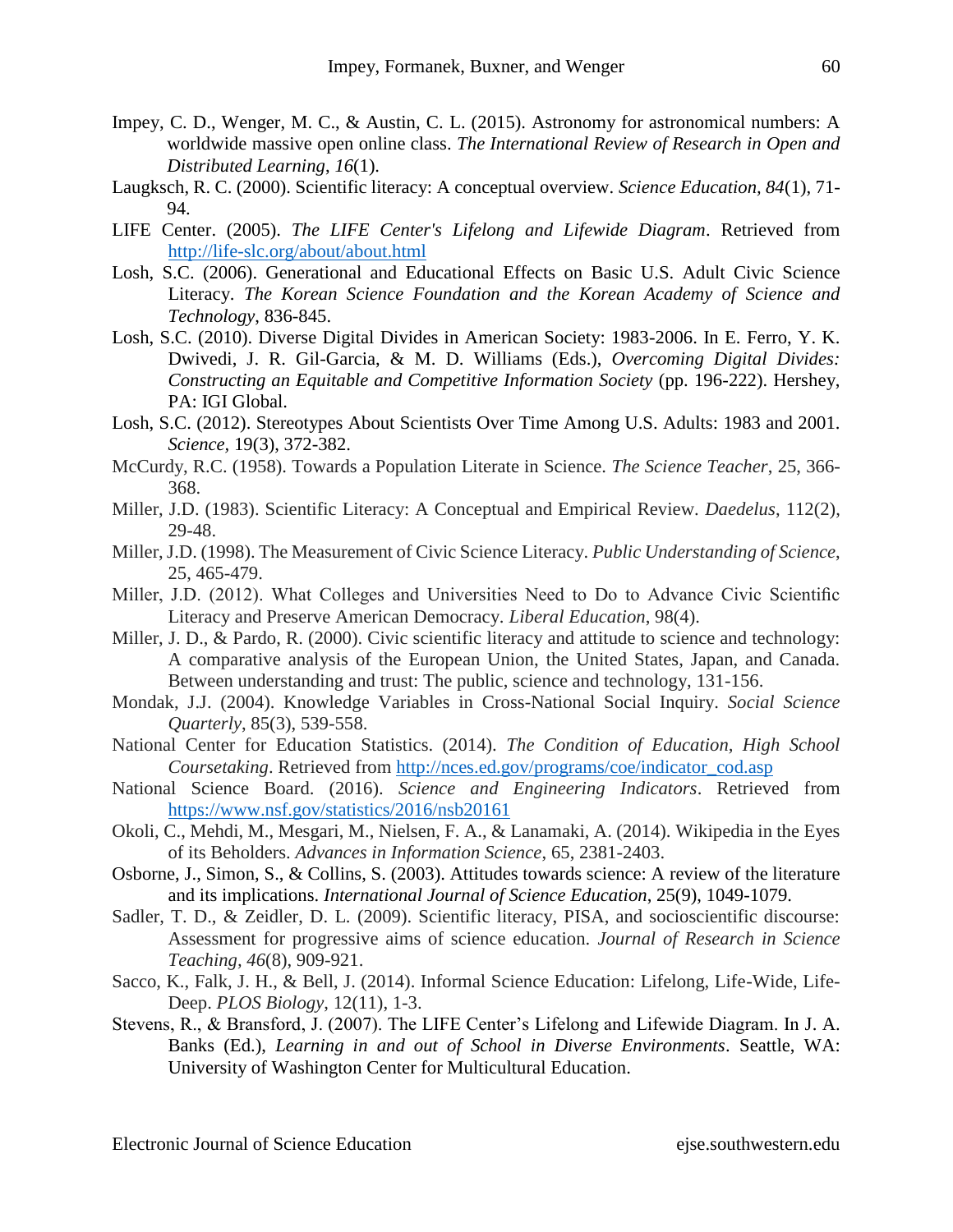- Sugarman, H., Impey, C., Buxner, S., & Antonellis, J. (2011). Astrology beliefs among undergraduate students. *Astronomy Education Review*, *10*(1), 010101.
- Thomas, G., & Durant, J. (1987). Why Should We Promote the Public Understanding of Science? In M. Shortland (Ed.), *Science Literacy Papers* (pp. 1-14). Oxford, UK: Oxford University Department for External Studies.

University of Arizona 2015. *The UA Fact Book*, Retrieved from [http://factbook.arizona.edu/.](http://factbook.arizona.edu/)

- Wikipedia. (2016). *Wikipedia Year of Science.* Retrieved from [https://en.wikipedia.org/wiki/Wikipedia:Year\\_of\\_Science](https://en.wikipedia.org/wiki/Wikipedia:Year_of_Science)
- Yore, L. D. (2012). Science Literacy for All: More than a Slogan, Logo, or Rally Flag! In K. Tan, & M. Kim (Eds.), *Issues and Challenges in Science Education Research* (pp. 5-23). Dordrecht, Germany: Springer.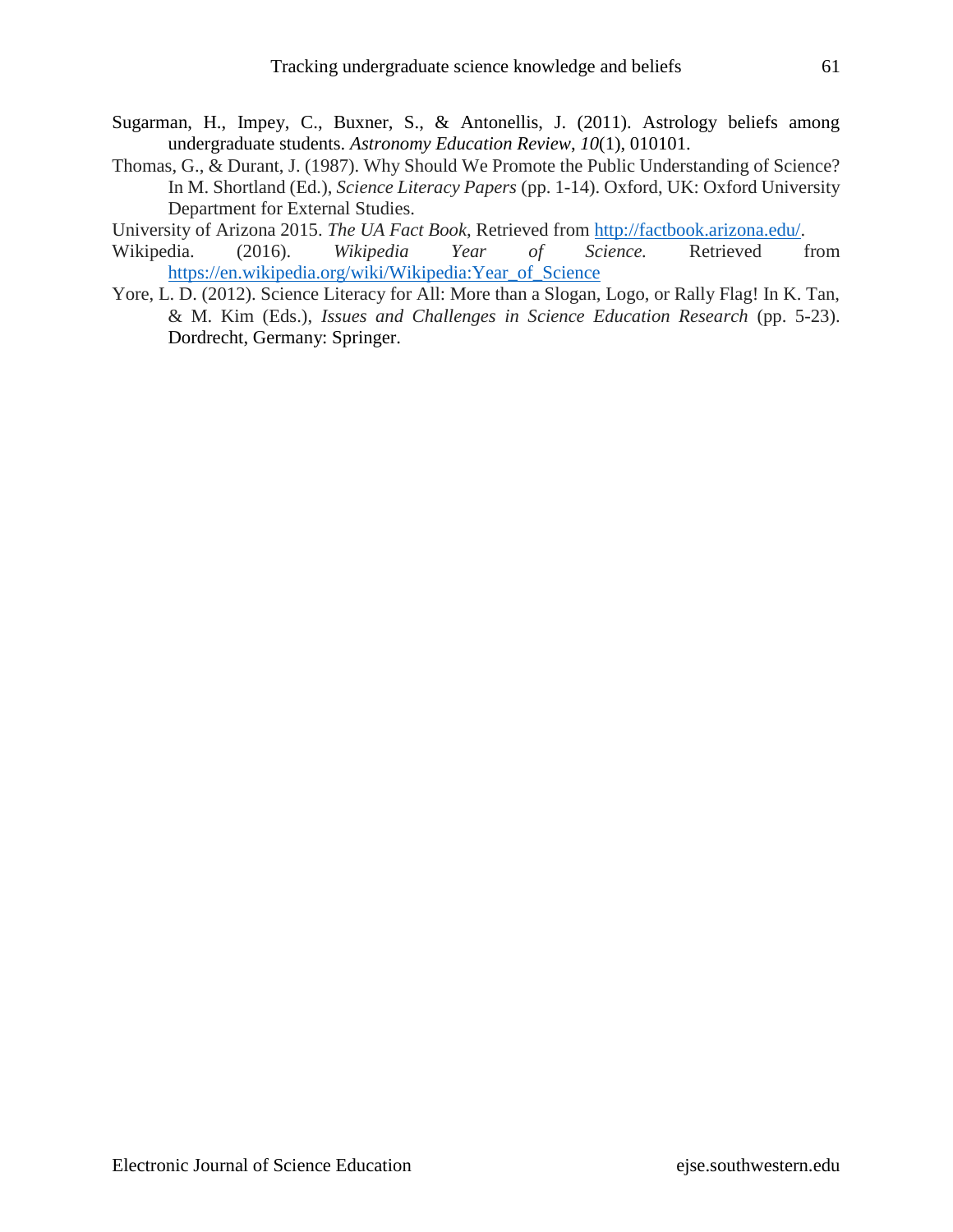# **Appendix A: Science Literacy Questions:**

Q1) Would you say that astrology is very/sort of/not at all scientific?

Q2) The oxygen we breathe comes from plants.

Q3) Lasers work by focusing sound waves.

Q4) Electrons are smaller than atoms.

Q5) The universe began with a huge explosion.

Q6) The continents on which we live have been moving apart for millions of years, and will continue to move in the future.

Q7) Humans, as we know them today, evolved from earlier species of animals.

Q8) The earliest humans lived at the same time as dinosaurs.

Q9) Which travels faster, light or sound?

Q10) Which is true? (a) The Earth goes around the Sun or the Sun goes around the Earth? (b) How long does the orbit in the previous question take?

Q11) If the rate of inflation is falling, are prices decreasing, level, increasing? (Not used in this analysis.)

Q12) Radioactive milk can be made safe by boiling it.

Q13) Antibiotics kill viruses as well as bacteria.

Q14) Is all radioactivity manmade/some occurs naturally.

Q15) A doctor tells a couple that they have a one in four chance of having a child with an inherited illness. Does that mean that:

- If they have only three children, none will have the illness?
- If their first child has the illness, the next three will not?
- Each of the couple's children will have the same risk of suffering the illness?
- If the first three children are healthy, the fourth will have the illness?

Q16) Which is the largest contributor to heart disease: smoking, eating a lot of animal fat, stress, not getting enough exercise, lack of vitamins. (Not used in this analysis.)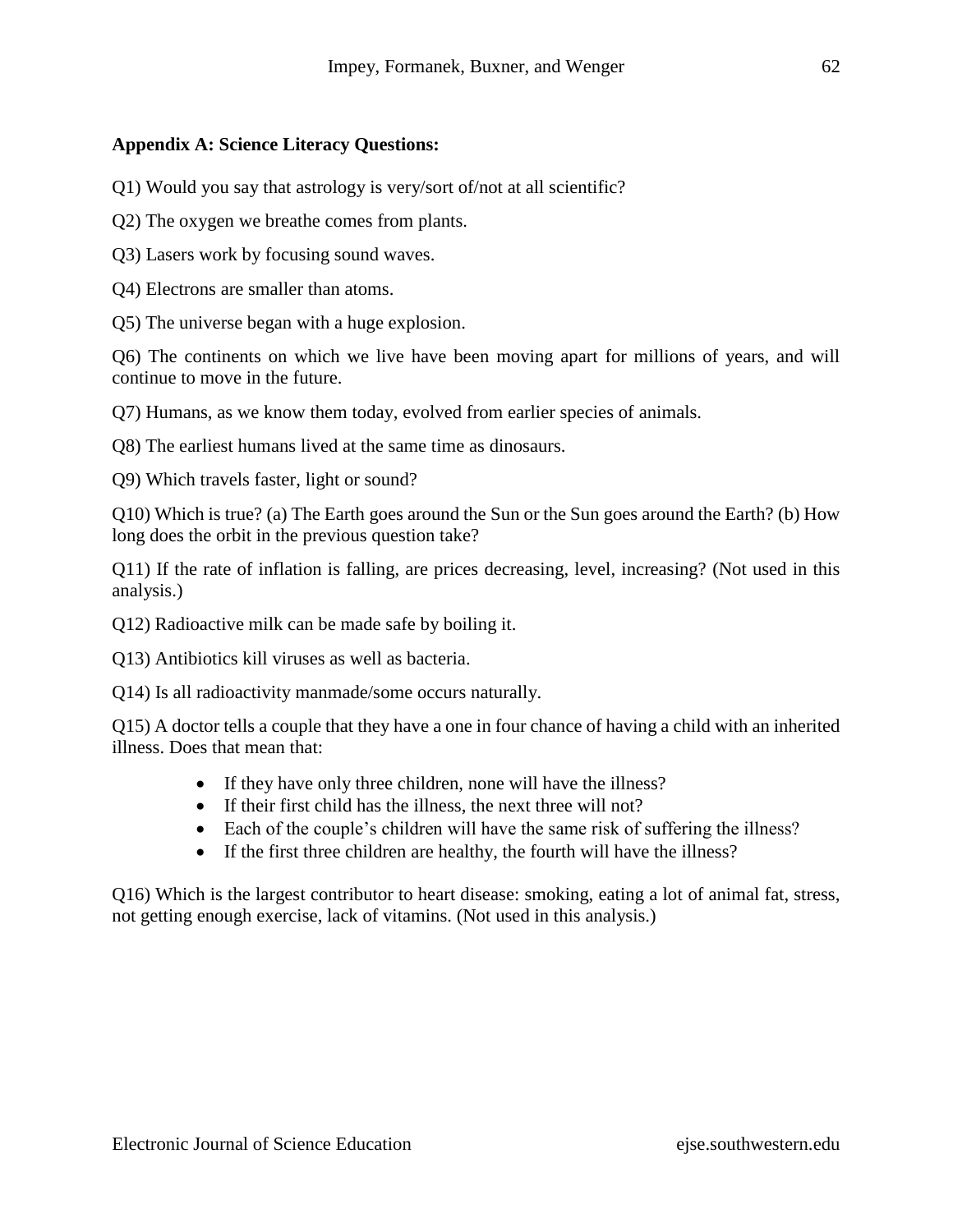### **Appendix B: Likert Scale Items**

- L1) Overall, the progress of science and technology has been beneficial to our civilization.
- L2) The Biblical story of creation should be taught alongside evolution theory in our schools.
- L3) There are phenomena that physical science and the laws of nature cannot explain.
- L4) The positions of the planets have an influence on the events of everyday life.
- L5) UFOs are real and should be investigated.
- L6) It is almost certain that there are intelligent lifeforms in other parts of the Universe.
- L7) Some people possess psychic powers.
- L8) Nuclear power is an important energy source and its use should be expanded.
- L9) There are some circumstances when medical science should not be used to prolong life.
- L10) The Universe was created in an enormous explosion billions of years ago.
- L11) Some ancient civilizations were visited by extraterrestrials.
- L12) Computers will eventually be intelligent enough to think like humans.
- L13) Technology has too much control over our lives.
- L14) Scientists should take responsibility for the bad effects of their theories and inventions.
- L15) The government should strongly support the manned space program.
- L16) Genetic engineering is a good idea.
- L17) We should devote more of our money and scientific resources to repair damage done to the environment.
- L18) Pure science should be funded regardless of its lack of immediate benefit to society.
- L19) Science will come up with a way to dispose of toxic waste.
- L20) We should exert more control over the nuclear weapons developed by scientists.
- L21) Faith healing is a valid alternative to conventional medicine.
- L22) We should make a concerted effort to search for life on other planets.
- L23) Scientists should be allowed to do research that causes pain to animals, if it helps solve human health problems.